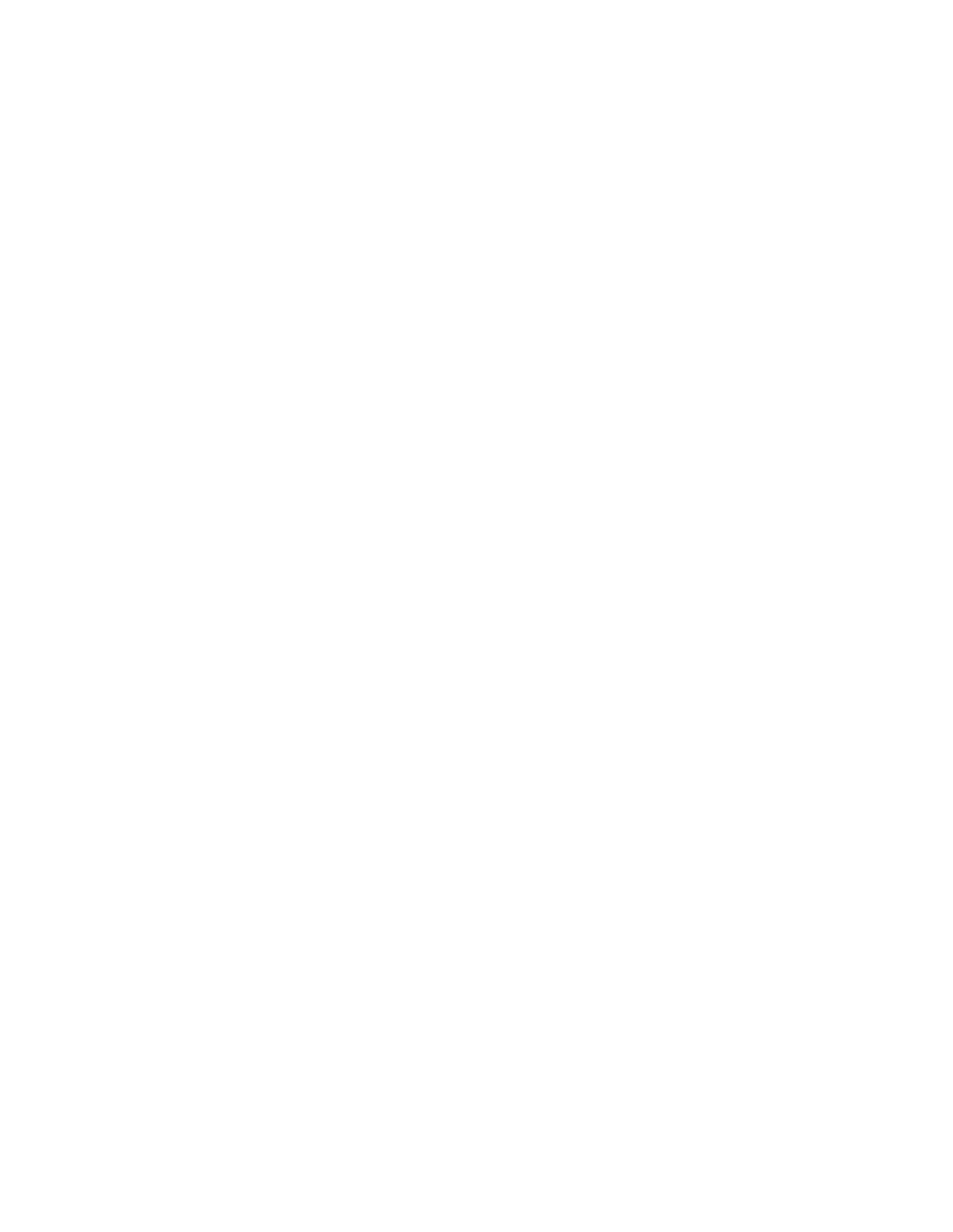# **EXECUTIVE SUMMARY**

*Social Science PhDs—Five+ Years Out,* a recent survey including a national sample of more than 800 history PhDs, found that 6 to 10 years after degree completion 85% held full-time jobs, with another 13% working part-time, in multiple jobs, or self-employed. Moreover, 2/3 of historians were in tenured or tenure-track faculty positions. But early career employment was insecure. More than 1/3 of history PhDs began careers in non-tenure-track faculty positions. When surveyed 12% remained in non-tenure-track faculty positions. About 16% worked in business, government, or non-profit sectors. The insecurity of early career employment and low salaries, respondents reported, can make it difficult to combine a history career with marriage and parenting.

Respondents reflected upon their doctoral education, giving high marks to their programs for "academic rigor," and training in "critical thinking" and "data analysis and synthesis." They also identified areas to target for improvement, including training in writing and publishing reports and articles and in how to teach, as well as providing concrete feedback to students on their progress, socializing students into the academic community and having a diverse student population.

To ensure greater success for their students, surveyed historians advised programs to pay attention to interdisciplinary work, and help students learn pragmatic skills such as grant writing, giving job talks, and negotiating salary. They urged programs to address the fact that the academic labor market cannot absorb all the doctorate holders, to be aware of opportunities for historians outside academia, and to recognize the value to society of historians working in diverse employment sectors. Despite the career challenges, historians were passionate about history. Even knowing what they know now about the history job market, more then 80% of respondents would get a PhD in history again.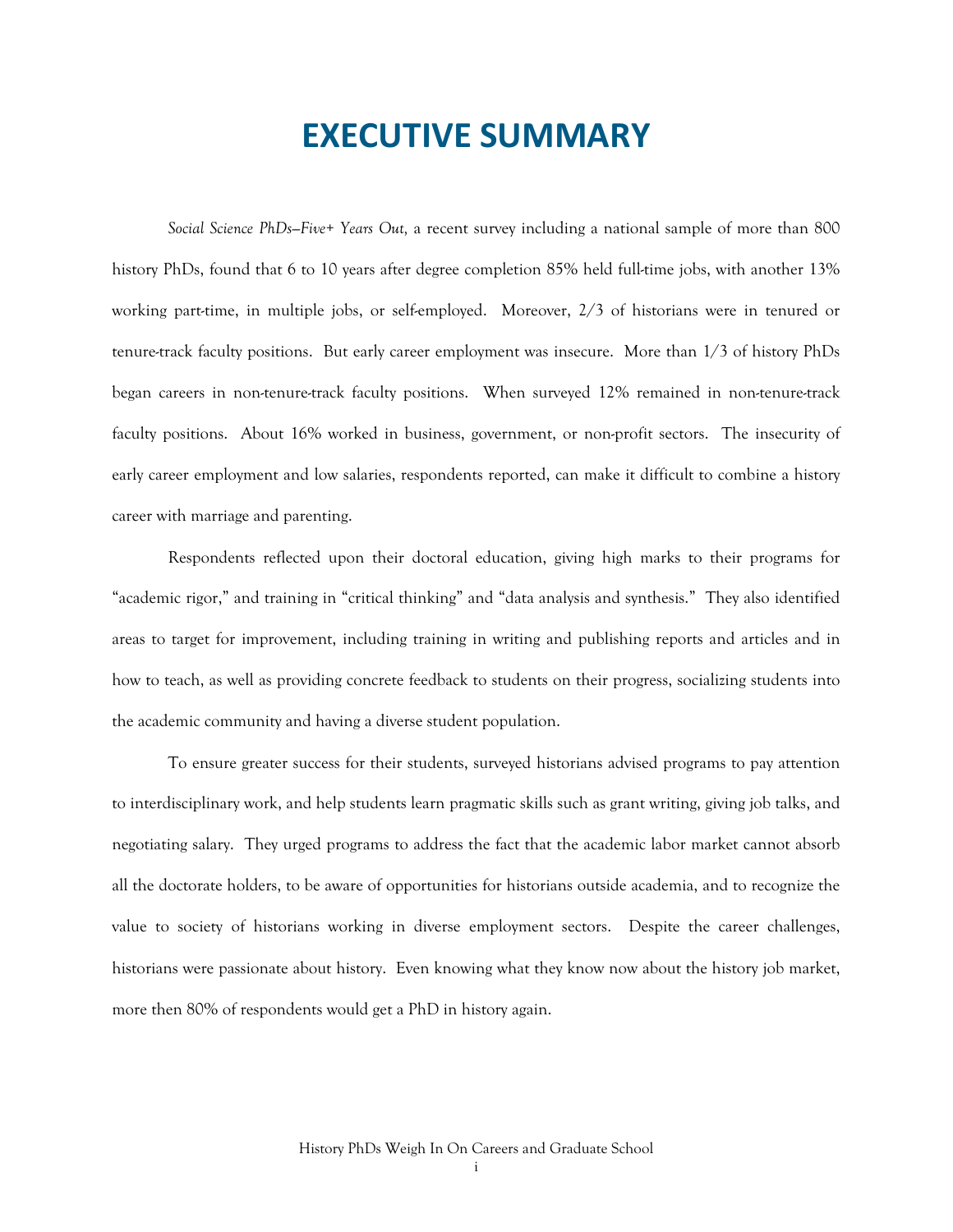# **TABLE OF CONTENTS**

| <b>Tracking History Careers</b>                          | $\overline{2}$ |  |
|----------------------------------------------------------|----------------|--|
| Survey Methods and Sample Demographics                   | 3              |  |
|                                                          |                |  |
| First Jobs Post-PhD & Jobs at Survey                     | 4              |  |
| <b>Career Satisfaction</b>                               | $\overline{4}$ |  |
| Respondent Profiles 1, 2, and 3                          | 5              |  |
| Income & Debt                                            | 5              |  |
| Work/Family Tradeoffs                                    | 6              |  |
|                                                          |                |  |
| Hindsight: Would History PhDs Choose the Same Path?      | 9              |  |
| Using PhD Education on the Job                           | 9              |  |
| Respondent Profile 4                                     | 10             |  |
| Respondent Profile 5                                     | 11             |  |
| Mismatches: Importance of Skills vs. Quality of Training | 11             |  |
| Falling Short in Teacher Training                        | 11             |  |
| Evaluation of Program Elements                           | 11             |  |
| Mentoring by the Dissertation Advisor                    | 12             |  |
| The "Grim Realities" of the Academic Job Market          | 12             |  |
|                                                          |                |  |
| Summing Up Advice                                        | 13             |  |
| Historians in the Future                                 | 14             |  |
|                                                          |                |  |
|                                                          |                |  |
|                                                          |                |  |
| Participating Universities                               | 17             |  |
| <b>Foundation Support</b>                                | 17             |  |
| Endorsements                                             | 17             |  |
|                                                          |                |  |
| ABOUT THE CENTER FOR INNOVATION AND                      |                |  |

**Suggested citation:** Sclater, Karla, Elizabeth Rudd, Emory Morrison, Joseph Picciano, & Maresi Nerad. 2008. After the Degree: Recent History PhDs Weigh In On Careers and Graduate School. CIRGE Report 2008-04. CIRGE: Seattle, WA. [www.cirge.washington.edu](http://www.cirge.washington.edu/)

History PhDs Weigh In On Careers and Graduate School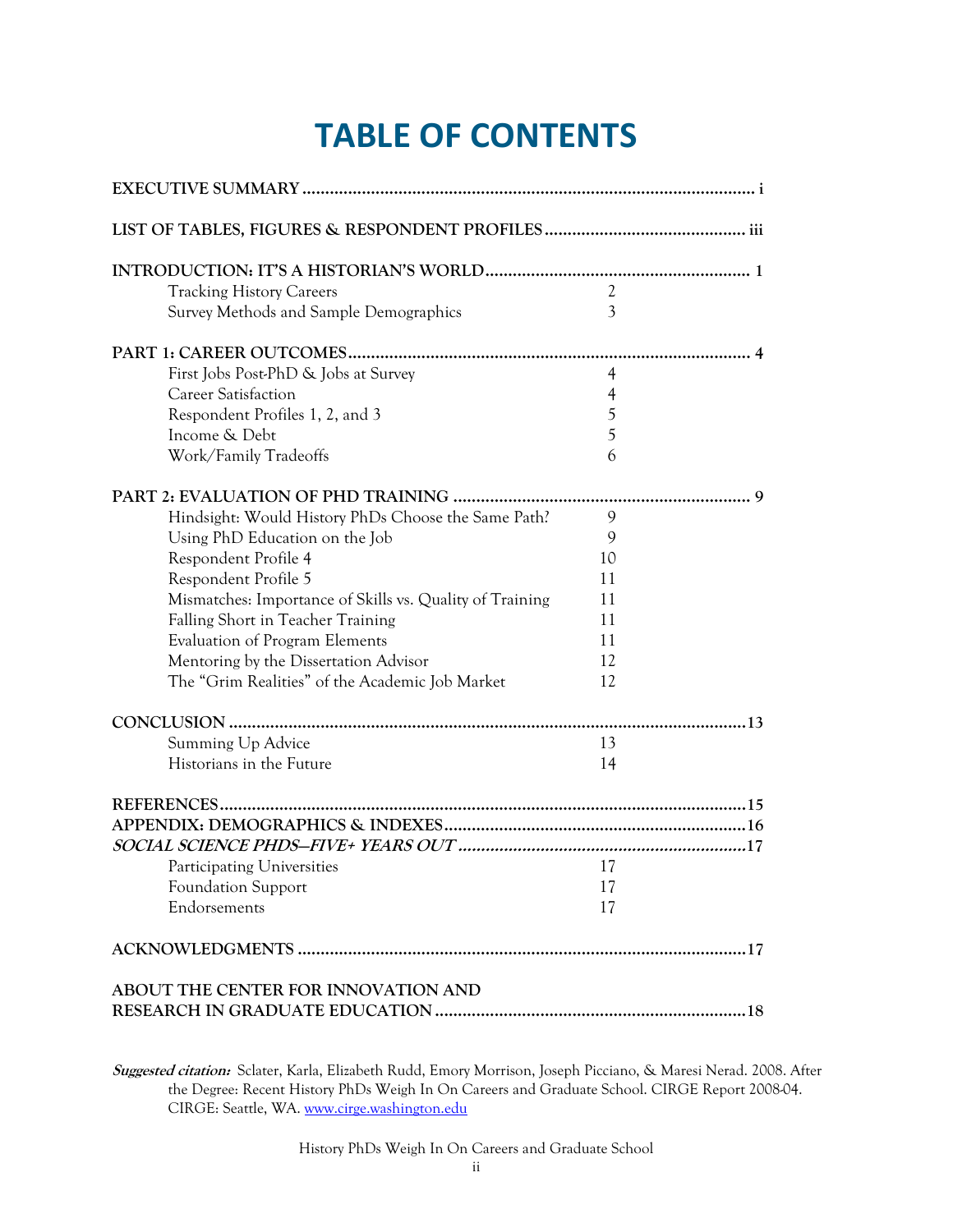# **LIST OF TABLES, FIGURES & RESPONDENT PROFILES**

### **Tables**

- Table 1. *SS5* Respondents by Field
- Table 2. History—Employment Status 6 Months Post-PhD and at Survey
- Table 3. History—First and Last Jobs
- Table 4. Median Annual Income by Field and Last Job
- Table 5. Respondents (%) by Debt Related to PhD Education and Field
- Table 6. History—Job Related Mobility of Respondents and Partners
- Table 7. History—Gender, Age, and Timing of Relationship and Parental Status by Job at Survey
- Table 8. History—Knowing what you know now, if you had to do it over again, what would you do?
- Table 9. History—Respondents (%) Rating Skill "Very Important" in Current Job vs. Quality of Training "Excellent" by Job at Survey
- Table 10. History—Evaluation of Program Elements—% Respondents by Rating (Excellent, Adequate, Poor)
- Table 11. History—Satisfaction with Mentoring from Dissertation Chair by Job at Survey—% "Very Satisfied"

### **Figure**

History PhDs Awarded by Subfield 1920–2005

# **Respondent Profiles**

- 1. Getting to Tenure Track
- 2. Non-Faculty Employment in the Academy
- 3. Forging a Career Outside of Academia
- 4. Race and Academia
- 5. A Non-Traditional Student Looks Back on His Program

# **Appendix Tables**

Appendix Table 1. *SS5* Respondent Demographics by Field Appendix Table 2. History—Four Career Satisfaction Indexes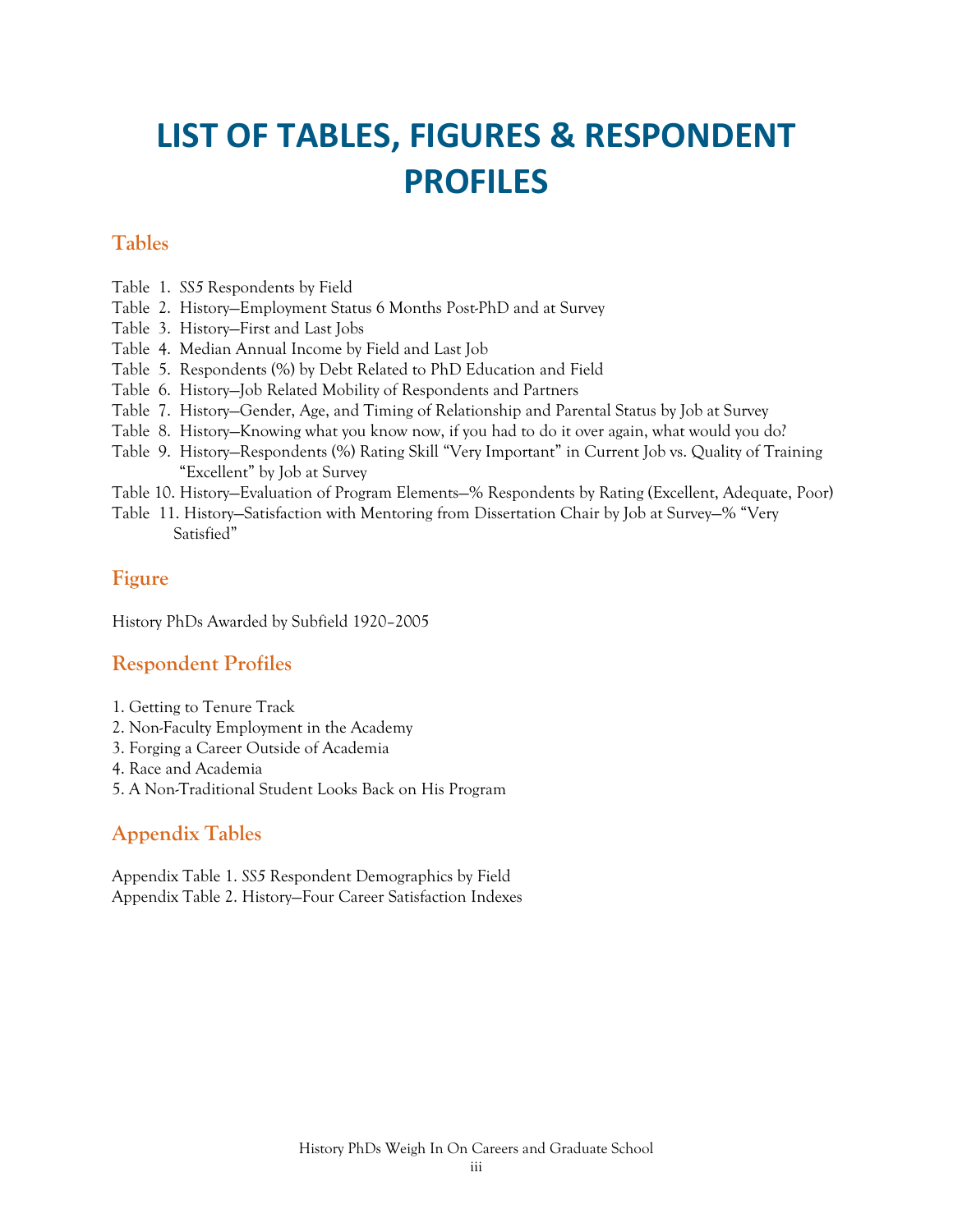

#### **History PhDs Awarded by Subfield 1920-2004**

(Source: *U.S. Doctorates in the 20th Century*)

#### **INTRODUCTION: IT'S A HISTORIAN'S WORLD**

Historians are in demand. Journalists, publishers, and a host of other news and entertainment media call on historians for their perspectives on issues that range from history of religion and politics in the Middle East, to immigrants' experiences in the United States, to analyzing popular culture. Academy-trained historians rightly detest the misrepresentation of the past by history enthusiasts or by people who may alter the facts to increase the entertainment factor. Yet this is exactly why historians should have a voice in public venues. Solutions to international concerns such as a protracted war on terror and the environment begin with historical analyses. To more fully engage in public dialogue, departments and faculty might reconsider the lack of emphasis on careers outside of academia. History PhDs would make a nice fit in numerous government, business, and nonprofit positions that require strong analytical skills and the ability to synthesize information.

History departments have undergone change over the years, particularly after the social

upheavals of the 1960s and 1970s, but changes within history departments are slow. Some of the positive changes include the development of African American history, women's history, and social and cultural history that presents the past from the viewpoint of the laboring classes. These developments have transformed the traditional fields of economic and political history. New fields, such as public history have also gained some legitimacy. But for the most part, departments neither discuss the potential for public history, nor offer public history courses. A perusal of the publichistory.org website shows only a handful of universities that offer PhDs in public history, and only Carnegie Mellon offers a PhD in history and policy in an effort to couple historical training to resolving current problems.

Racial /ethnic minorities and women remain underrepresented in history. While almost half of the graduate students are women, female professors still lag behind male professors in achieving tenure or time-to-tenure. A major study by the American Historical Association (AHA)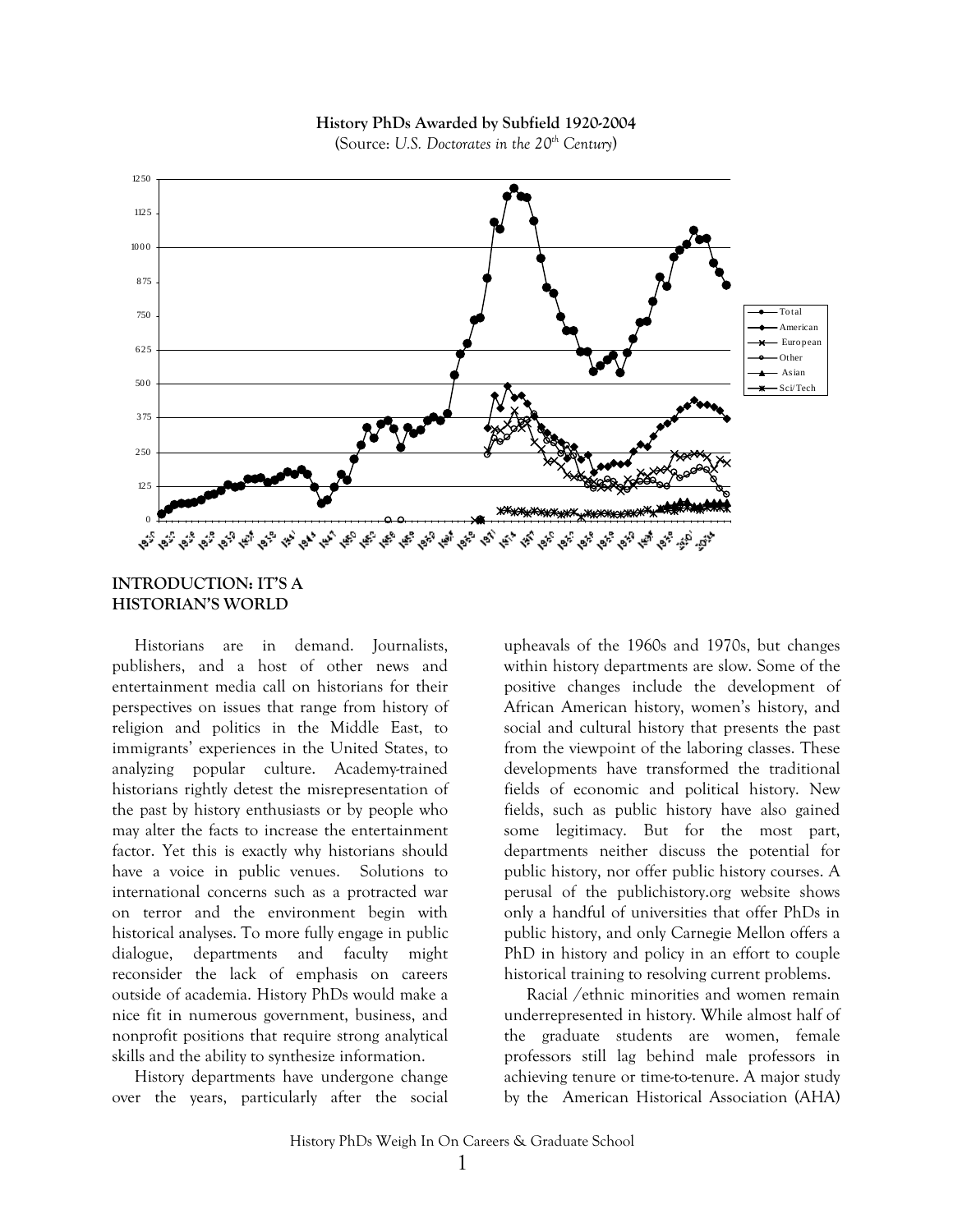found that full professors were white (91%) and male (82%). The AHA committee also found that the number of African Americans earning PhDs has declined, while the number of Asian Americans, Latino/a, and Native Americans earning doctorates has increased. The number of women earning history doctorates has also increased over the years. Currently, women make up about 44% of new PhDs, which is up from 15% in 1970 (Bender, Katz, & Palmer, 2004).

Historians pursuing academic careers face obstacles to finding tenure-track positions. Beyond the disparity between the limited number of faculty positions available compared to numbers of doctorates earned annually, the job market demands mobility, which can add to the pressures one faces fresh out of graduate school. The need for mobility, in fact, begins in graduate school, where graduate students are expected to travel to conduct research and present papers at conferences. The demands for mobility only increase after earning a doctorate. Job interviews and one-year appointments keep new PhDs on the move. For the post-modern family, with two income-earners, the job market becomes even more complicated.

#### **Tracking History Careers**

In 2006, 973 people earned history doctorates. This marks an upward trend from 924 in 2005 (Hoffer, Hess, Welch, & Williams, 2007, Appendix Table B-1). A recent article in *Perspectives*, the newsletter of the American Historical Association, touted the good news that job openings listed in *Perspectives* kept up with this increase (Townsend, January 2008). Open positions rose from 966 in 2005 to 1,030 in 2006. However, given that it takes three years before most historians have obtained stable employment, the number of people on the job market in any given year includes doctorate holders from earlier cohorts as well. Further, the job listings did not match the areas of specialization. For example 27% of the positions advertised were for U.S. historians, but 40% of all history PhDs conferred in 2006 were in U.S. history. With more than 20% of the PhDs in 2006 awarded in European history, less than

20% of the advertised jobs sought European historians. There were more jobs available than potential candidates in the fields of Asian and African history, and the catch-all category of World, Thematic, or Other history. Latin American positions registered slightly below the number of new Latin Americanists, with 5% of new PhDs specializing in Latin American history and just under 5% of jobs advertised during the 2006–2007 year in *Perspectives* being for Latin Americanists (see also Williams, 2008).

So what happens to the nearly 1,000 people a year who earn a doctorate in history? Would they do it all over again despite the difficult job market? What kinds of jobs do they get? How do they cope with challenges of combining work and family? How well did their graduate education prepare them for their actual jobs?

Tracking doctorate holders' experiences in establishing careers, presenting assessments of graduate school training, and analyzing work and family issues offers valuable information for history departments. Recent studies on graduate education in history include the American Historical Association's study drawing on perspectives of graduate faculty and Golde & Dore's (2001) survey of current students. *Social Science PhDs—Five+ Years Out* (*SS5*), a recent national survey including more than 800 historians, adds the perspectives of recent graduates to these studies. The AHA's assessment of history departments' training of doctoral students, published in *The Education of Historians for the TwentyFfirst Century* (Bender, Katz, & Palmer, 2004), was the first review undertaken since 1958, when the organization conducted an examination aimed at increasing the number of people earning history PhDs. The new AHA study discusses departmental culture and the state of the field, asserting that "graduate faculties must assume a good deal of responsibility for sustaining a narrow conception of appropriate careers for historians" (8).

Golde and Dore's (2001) *At Cross Purposes: What the Experiences of Today's Doctoral Students Reveal about Doctoral Education* surveyed doctoral students from eleven arts and sciences program (including history) from twenty-seven institutions,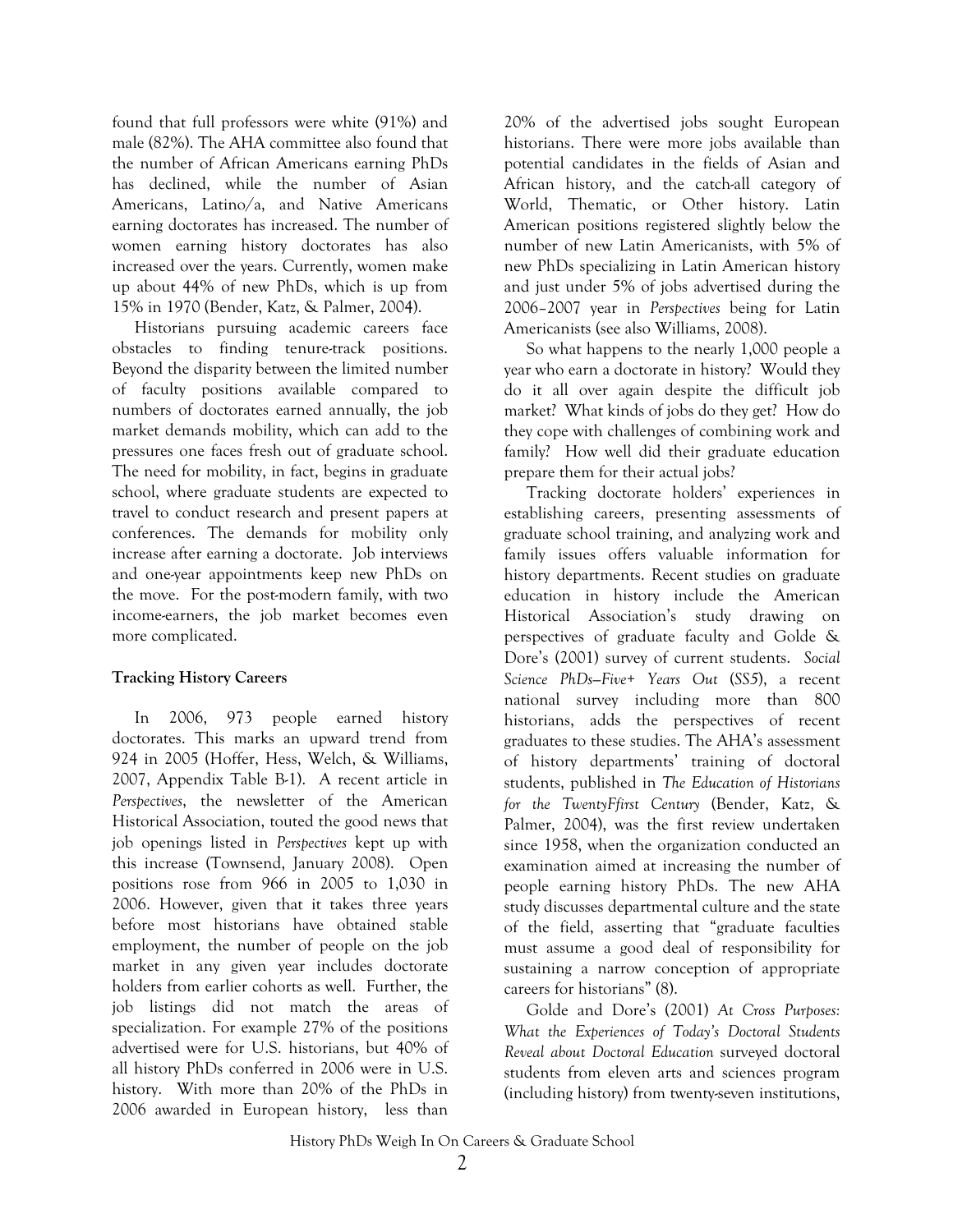finding that training fell short of students' wants and needs, failing to train them for the jobs they may land after graduate school. Among historians, 70% of the graduate students indicated that they were currently interested in pursuing an academic career, but only 52% believed this goal was realistic. Students also indicated they were drawn to graduate study by their love of teaching, but felt they were not being trained to teach (Golde, 2001).

The *SS5* survey differs from both the AHA's and Golde and Dore's study in that it asked PhDs to evaluate their training six to ten years after they earned their PhD, enabling the survey to provide more comprehensive data about history PhDs' preparation for employment in academia, business, government, and the nonprofit sector. The survey also provides information on career paths for the essential years of transition from temporary employment to more permanent employment. *SS5* collected data on career outcomes, and asked graduates to evaluate their programs as well as to offer advice to history departments and prospective doctoral students.

#### **Survey Methods and Sample Demographics**

*Social Science PhDs—Five+ Years Out* (*SS5*) is a nationally representative survey of PhDs in anthropology, communication, geography, history, political science, and sociology who earned their degrees between July 1995 and June 1999.[1](#page-7-0) Surveyed in 2005-2006, respondents provided evaluations of graduate education, and five or more years of career path data. For the time frame chosen, the survey sample was drawn from all PhDs in the six selected disciplines from 65 doctoral-granting institutions; 3,025 respondents yielded a response rate of 45%. The survey was conducted by the Center for Innovation and Research in Graduate Education

<span id="page-7-0"></span> $1$  During this time frame, the participating 65 U.S. institutions conferred 10,882 PhD degrees in the six disciplines, making up 69% of all U.S. doctorates in these fields (National Opinion Research Center (NORC), special tabulation. )

(CIRGE) at the University of Washington, Seattle and funded by the Ford Foundation.

| 1. SS5 Respondents by Field                |     |  |  |  |
|--------------------------------------------|-----|--|--|--|
| Anthropology                               | 432 |  |  |  |
| Communication                              | 343 |  |  |  |
| Geography                                  | 164 |  |  |  |
| History                                    | 839 |  |  |  |
| Political Science                          | 701 |  |  |  |
| CIRGE, Social Science PhDs-Five+ Years Out |     |  |  |  |

Men account for 51% of the respondents, and 87% of respondents reporting race identified as "white" (Appendix Table 1). A non-response analysis comparing the survey respondents to the population of all PhDs from the 65 participating institutions reveals small but statistically significant differences between the sample and non-respondents, suggesting that respondents slightly over-represent women, whites, and the unmarried. There is also an overrepresentation of respondents in academia due to the process of contacting people. For details on methods, survey design and administration and sample demographics, please refer to CIRGE Report 2007-01 (Picciano et al., 2007).

Open-ended questions invited narrative responses. Survey participants offered advice to graduate programs and students considering a doctoral program. They commented on work and family tradeoffs and job satisfaction. These answers offer more detail of people's experiences in graduate school, as well as in the job market, and in careers. Open-ended responses were coded to identify common themes. Profiles of individuals presented in this report are compiled from narrative responses and survey items.

History PhDs Weigh In On Careers & Graduate School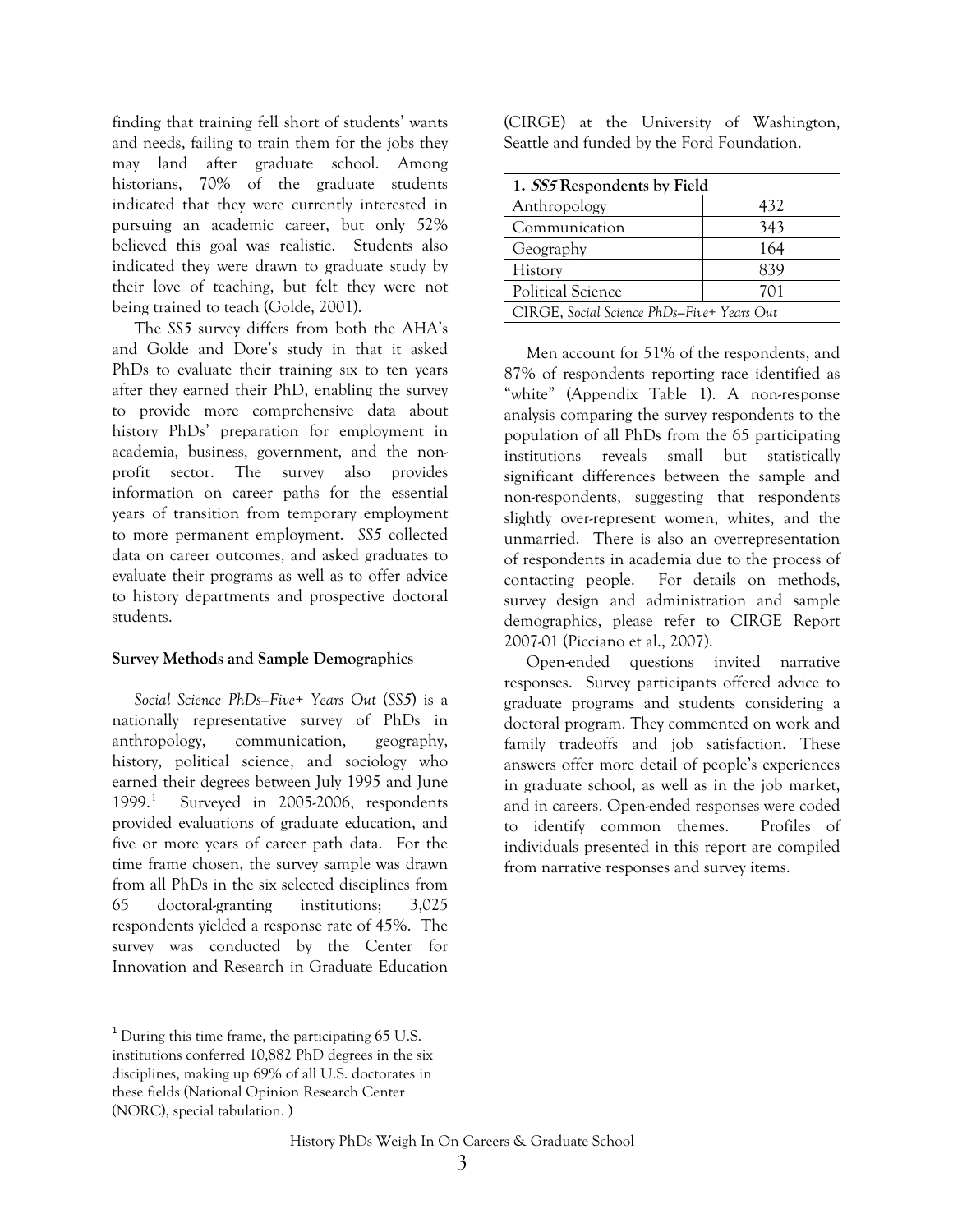#### **Part 1: CAREER OUTCOMES**

#### **First Jobs Post-PhD & Jobs at Survey**

Historians often began their post-PhD careers in part-time or contingent positions. For instance, at 6 months post-PhD 2/3 of historians reported holding full-time jobs, 13% worked parttime, while another 15% were self-employed or held multiple jobs. Five percent reported being unemployed. After more than five years in the workforce, 85% held full-time jobs and only 3% reported being unemployed (Table 2). Similarly, there was a trend away from non-tenure-track faculty positions into tenured and tenure-track positions in the first 6+ years of post-PhD career. When surveyed, after six or more years in the work force, 35% reported having tenure, while 30% were on track to tenure. Almost 12% of survey participants were working as non-tenuretrack faculty; about 13% were working at nonprofits, government, or business jobs. Typically candidates held non-tenure-track jobs for a while, with 36% reporting first jobs in nontenure-track faculty positions. In the time from

first to last job the number of tenured faculty tripled, while tenure-track faculty remained steady, and non-tenure-track faculty numbers decreased from the first to last job. History PhDs employed in business, government, or non-profit jobs ("BGN") all increased, cumulatively 16% of the graduates wound up in BGN employment at the time of the survey (Table 3).

| 3. History–First and Last Jobs             |               |             |  |  |  |
|--------------------------------------------|---------------|-------------|--|--|--|
|                                            | First Job     | Last Job    |  |  |  |
|                                            | $(n=643)$     | $(n = 729)$ |  |  |  |
|                                            | % Respondents |             |  |  |  |
| Tenured faculty                            | 8.7           | 35.3        |  |  |  |
| Tenure-track faculty                       | 30.2          | 30.4        |  |  |  |
| Non-tenure-track                           |               |             |  |  |  |
| faculty                                    | 36.1          | 12.0        |  |  |  |
| Postdoc                                    | 5.8           | (2)         |  |  |  |
| Academic other                             | 5.9           | 5.7         |  |  |  |
| Non-profit                                 | 5.0           | 7.3         |  |  |  |
| Government                                 | 4.0           | 4.5         |  |  |  |
| Business/Industry                          | 4.4           | 4.6         |  |  |  |
| CIRGE, Social Science PhDs–Five+ Years Out |               |             |  |  |  |

| 2. History-Employment Status 6 Months Post-PhD and at Survey |                                            |                   |                                         |     |  |  |  |
|--------------------------------------------------------------|--------------------------------------------|-------------------|-----------------------------------------|-----|--|--|--|
|                                                              |                                            | 6 Months Post-PhD | At Time of Survey (6 to 10 years later) |     |  |  |  |
|                                                              | $\%$                                       | $\%$              |                                         |     |  |  |  |
| <b>Full-time</b>                                             | 66                                         | 484               | 85                                      | 627 |  |  |  |
| Part-time                                                    | 13                                         | 97                |                                         | 34  |  |  |  |
| Self-Employed                                                |                                            |                   |                                         | 13  |  |  |  |
| Unemployed                                                   |                                            | 35                |                                         | 20  |  |  |  |
| Multiple jobs                                                | 5                                          | 111               |                                         |     |  |  |  |
|                                                              | 100%                                       | 735               | 100                                     | 735 |  |  |  |
|                                                              | CIRGE, Social Science PhDs–Five+ Years Out |                   |                                         |     |  |  |  |

#### **Career Satisfaction**

Job satisfaction is one measure of educational outcomes. *SS5* included an inventory of 18 items to measure career satisfaction. On each item respondents indicated they were "very satisfied," "somewhat satisfied," "somewhat dissatisfied," or "very dissatisfied." (Not applicable was also an

 option.) Factor analysis reduced the 18 items to four indexes: (1) satisfaction with the work itself, (2) with income and resources, (3) work/life integration, and (4) work/family balance (applicable only to coupled respondents). (See the appendix for details on items in indexes.)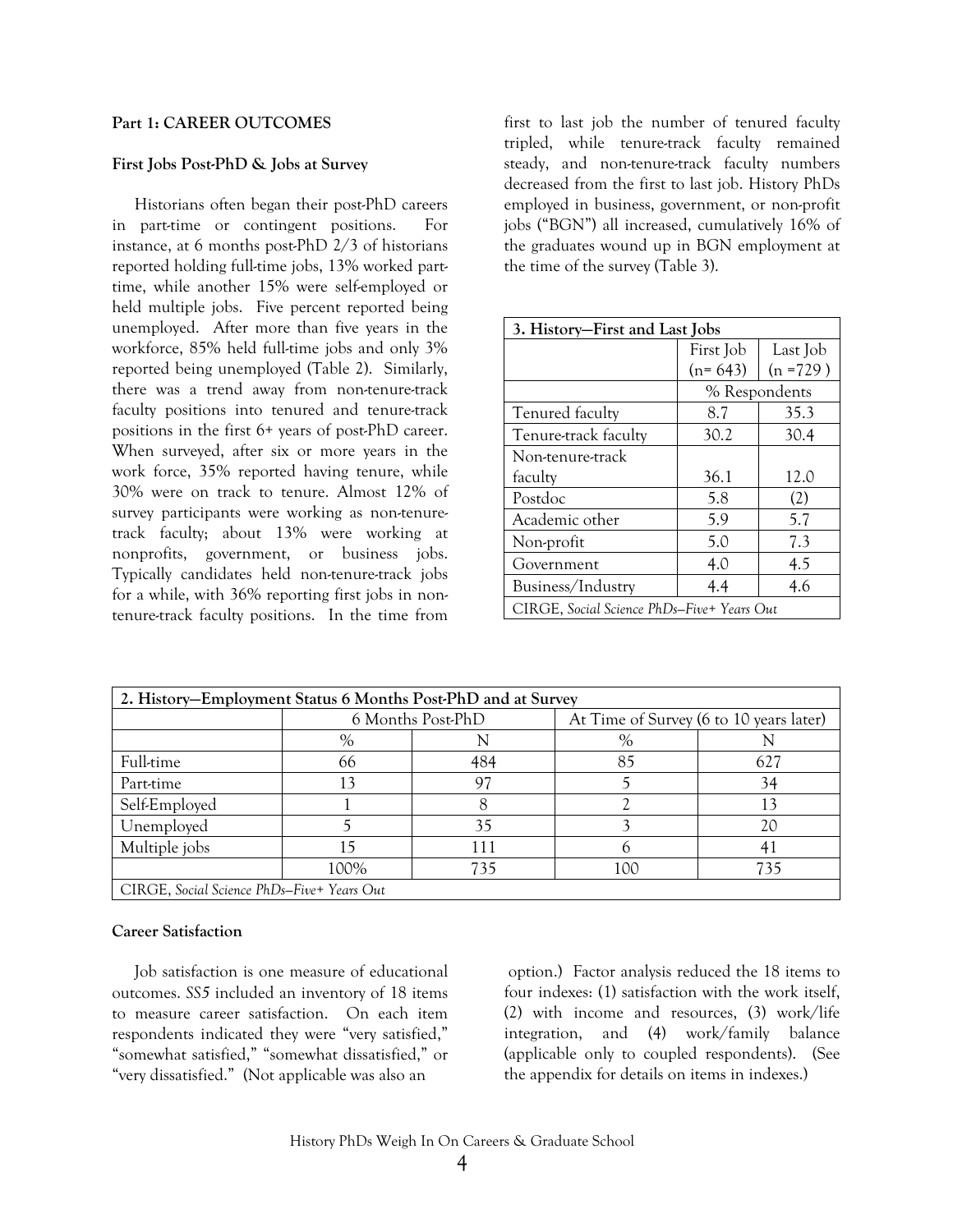#### **Respondent Profiles 1, 2, and 3**

**1. Getting to Tenure Track**. Diana Sims\* earned her PhD in just over 7 ½ years. She worked full‐time in a non‐tenure‐track faculty position for two years before finding a tenure‐track position. Sims felt her program was "adequate," but rated the academic career preparation "poor." In her current position, Sims ranked thinking critically, analyzing and synthesizing data, writing proposals, interdisciplinary work, presentation skills, and working with people from diverse backgrounds as "very important." Sims noted career satisfaction in terms of the intellectual challenge, job security, and salary. She registered less satisfaction with opportunities for career growth, contribution to society, use of her doctoral education, and prestige of the job. She was satisfied with the career opportunities available to her spouse. In open‐ended comments, she stated that when her first book was published, she was "too old to have biological children," but grateful that her marriage brought with it "terrific" stepchildren.

*\*Diana Sims is a pseudonym.*

**2. Non‐Faculty Employment in the Academy.** Timothy Reese completed his doctorate in 7.75 years. He spent some of the first year after graduation unemployed before he went to work part-time as non-tenure-track faculty. He then secured employment as an archivist/library staff member. Reese noted that he was "somewhat satisfied" with his current career in terms of the intellectual challenge, the use of his PhD education, and its fit with his ability and interests. He was "very satisfied" with his contribution to society, job security, and the work environment's tolerance for diverse types of people. Skills "very important" in his work were thinking critically, writing reports and articles, managing people and budgets, and presentation skills." Reese rated his graduate education "adequate" overall, registering concern that students need to be exposed to a wide variety of career options so they don't "drift by default into endless adjunct jobs." Reese and his wife delayed having their first child and his wife moved to accommodate his career.

*\*Timothy Reese is a pseudonym.*

**3. Forging a Career Outside of Academia**. Valerie Sanchez\* was unemployed for the first three years after earning her doctorate. Since 2000, Sanchez has worked at non-profit organizations. In 2005, she was at her third non‐profit job and had been there for two years. Sanchez described her job as very satisfying in terms of the intellectual challenge, contribution to society, autonomy, and potential for growth. She also affirmed that relationships had been put on hold during graduate school and that her involvement in her current career also made having a relationship problematic.

*\*Valerie Sanchez is a pseudonym.*

Of the four career satisfaction indexes, satisfaction with the work itself was most likely to elicit "very satisfied," with most responses being at least "somewhat satisfied." The index reflecting satisfaction with income and resources at work was least likely to elicit "very satisfied" responses, however about 2/3 of responses to this index were at least "somewhat satisfied." Work/life integration elicited the highest proportion of responses falling on the satisfied side of the scale, with 45% being "very satisfied" and 40% "somewhat satisfied" (see Appendix Table 2).

In general, these aggregate indexes indicate historians are usually at least "somewhat satisfied" with most aspects of their careers. A

closer look at individual items and open-ended responses (see below), however, indicates significant difficulties combining work and family with PhD careers in history.

#### **Income & Debt**

Tenure-track and non-tenure-track history faculty earn the lowest annual median salary among the six social sciences: \$50,000 and \$45,000, respectively (Table 4). Persons employed in non-faculty academic work and BGN positions earned substantially more than history faculty. Academic other positions brought in \$56,000 annually, while BGN employees earned \$70,000. Among tenure-track faculty, political scientists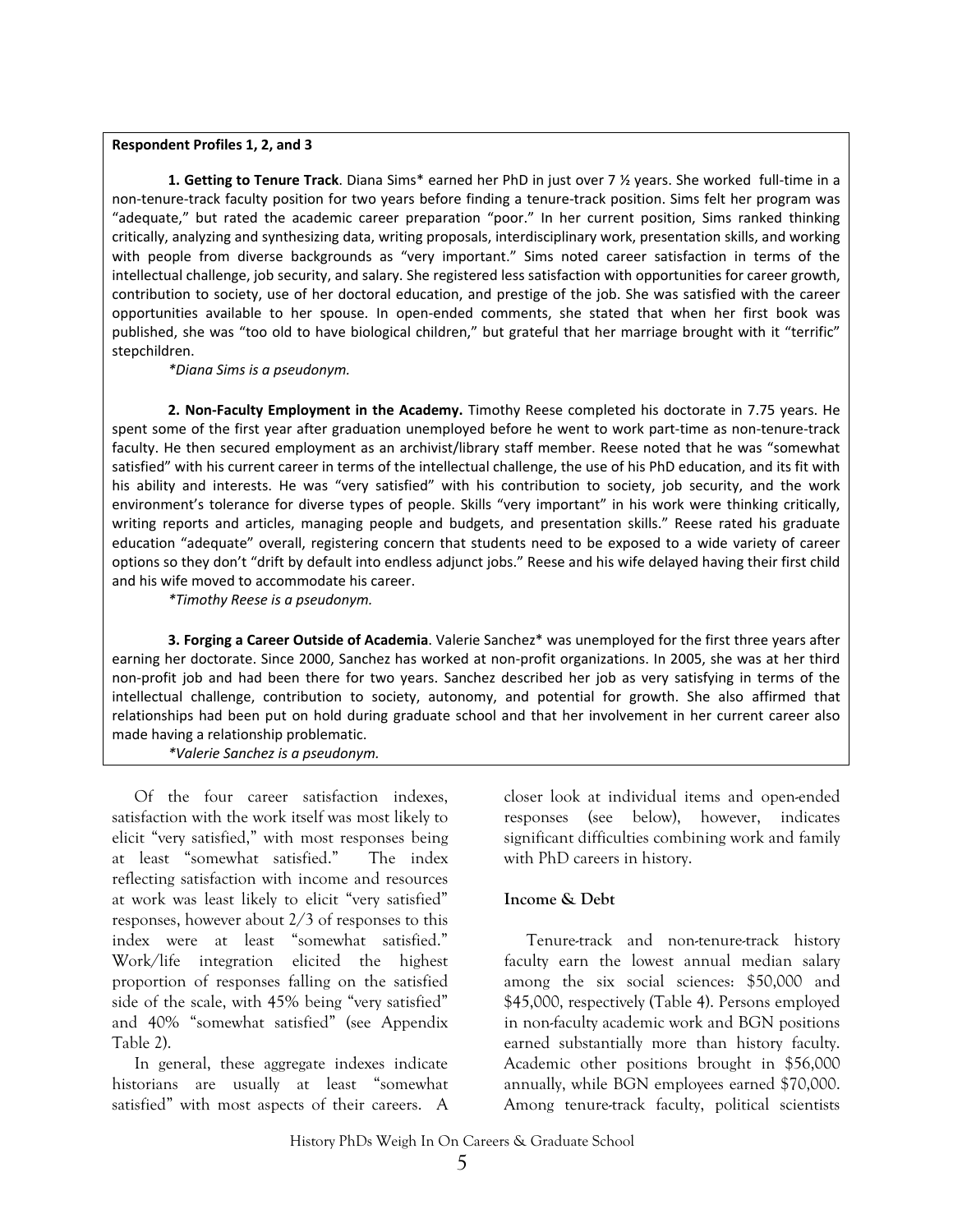earned the highest median salary at \$62,000 annually. The highest earners came from the BGN sector, where communication PhDs earned \$94,000 annually.

Responses to the open-ended questions of the *SS5* survey do not indicate much concern

regarding debt incurred during PhD education. Table 5 shows that almost half of history PhDs leave graduate school with no debt related to their PhD education. But for the 55% who graduate with debt, debt compounds the financial pressure of earning low salaries.

| 4. Median Annual Income by Field and Last Job |         |                    |                |            |  |  |  |
|-----------------------------------------------|---------|--------------------|----------------|------------|--|--|--|
|                                               | Ladder  |                    |                |            |  |  |  |
|                                               | Faculty | <b>NTT</b> Faculty | Academic Other | <b>BGN</b> |  |  |  |
| Anthropology                                  | 55,000  | 48,800             | 51,500         | 55,000     |  |  |  |
| Communication                                 | 60,000  | 60,000             | 65,000         | 94,000     |  |  |  |
| Geography                                     | 59,000  | 47,600             | 45,500         | 80,000     |  |  |  |
| History                                       | 55,000  | 40,500             | 56,000         | 70,000     |  |  |  |
| <b>Political Science</b>                      | 62,000  | 58,000             | 73,700         | 90,000     |  |  |  |
| Sociology                                     | 62,000  | 58,6000            | 65,000         | 78,000     |  |  |  |
| Total                                         | 60,000  | 50,000             | 60,000         | 75,000     |  |  |  |
| CIRGE, Social Science PhDs-Five+ Years Out    |         |                    |                |            |  |  |  |

| 5. Respondents (%) by Debt Related to PhD Education and Field |                |      |                |                |                |      |       |
|---------------------------------------------------------------|----------------|------|----------------|----------------|----------------|------|-------|
|                                                               | Anthro         | Comm | Geog           | History        | Pol. Sci       | Soc  | Total |
|                                                               |                |      |                |                |                |      |       |
| None                                                          | 44             | 48   | 58             | 45             | 47             | 46   | 47    |
| $\leq$ \$10,000                                               | 18             | 16   | 15             | 20             | 20             | 21   | 19    |
| $10,001 -$                                                    |                |      |                |                |                |      |       |
| 20,000                                                        | 12             | 10   | 11             | 12             | 13             | 11   | 12    |
| $20,001 -$                                                    |                |      |                |                |                |      |       |
| 30,000                                                        | 10             | 9    | 11             | 10             | 9              | 9    | 10    |
| $30,001 -$                                                    |                |      |                |                |                |      |       |
| 40,000                                                        | 7              | 7    | $\overline{2}$ | 6              | 6              | 4    | 6     |
| $40,001 -$                                                    |                |      |                |                |                |      |       |
| 50,000                                                        | $\overline{4}$ | 6    | $\overline{2}$ | 3              | $\overline{2}$ | 4    | 3     |
| > 50,001                                                      | $\overline{5}$ | 4    |                | $\overline{4}$ | 4              | 5    | 4     |
|                                                               | 100%           | 100% | 100%           | 100%           | 100%           | 100% | 100%  |
| CIRGE, Social Science PhDs-Five+ Years Out                    |                |      |                |                |                |      |       |

#### **Work/Family Tradeoffs**

Finding employment and meeting familial needs poses a big problem for history PhDs. When evaluating their satisfaction with various aspects of their careers, historians were likely to claim satisfaction with their contribution to society, but to be only "somewhat satisfied" or "somewhat dissatisfied" with salaries, opportunities for career growth, and opportunities for spouses/partners where they lived. The open-ended "tradeoffs" question elicited impassioned responses. Historians wrote

about postponing children, living separated from partners, and feeling that being involved in family life decreased academic productivity. Because work/life balance has a significant impact on career satisfaction and quality of life, we have included a number of responses below.

*My family has been very rewarding, even though my children demand much time and even though my wife travels considerably to serve out-of-state clients. Her professional satisfaction and the added income has* 

History PhDs Weigh In On Careers & Graduate School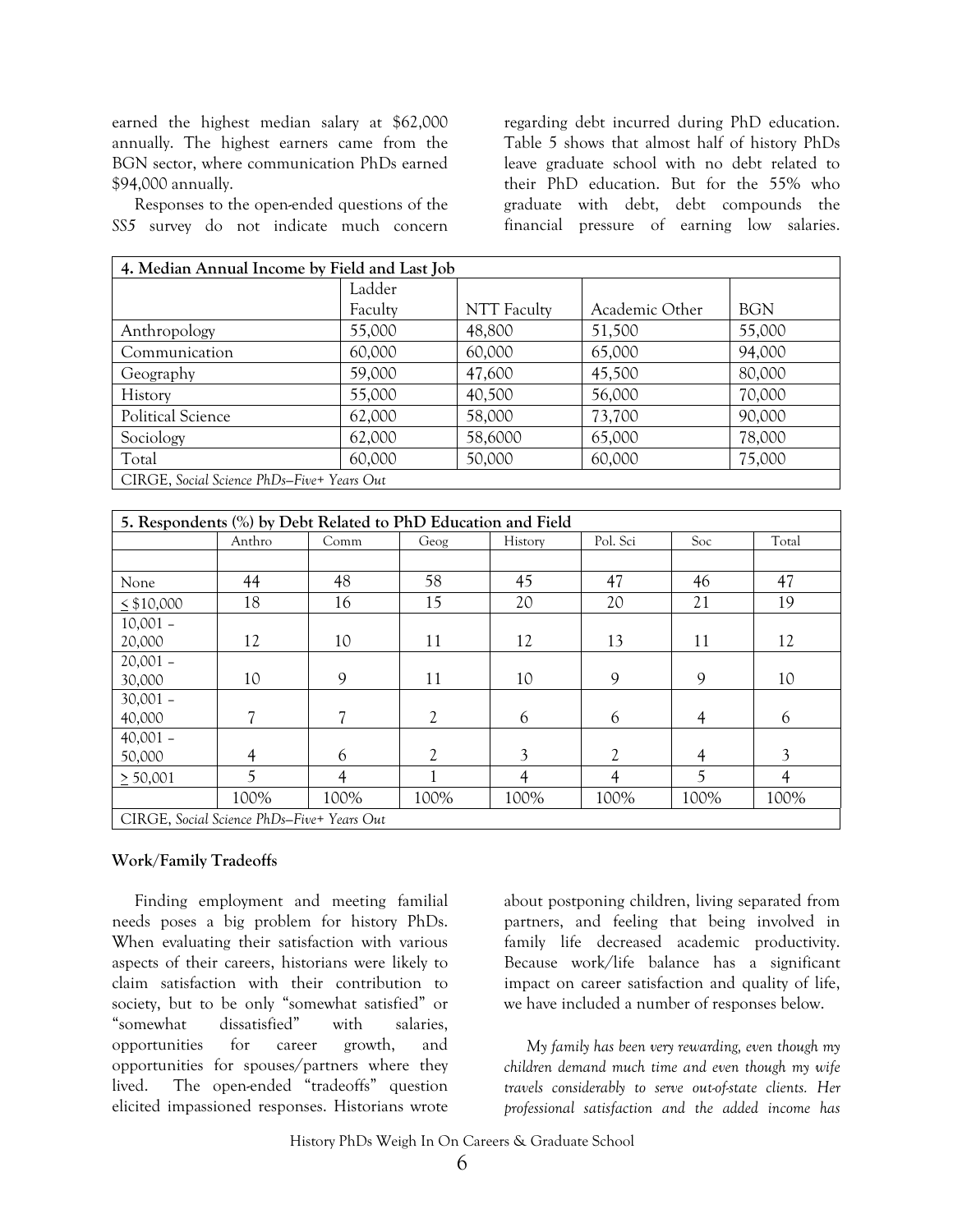*improved our home. As a result, I have not been as productive in the time since completion of my PhD as I believed I would be when I finished. The institution that I work for, however, emphasizes teaching and allows for balance between home and work. I am largely satisfied with my career, and I would rather have a strong home than a stellar publication record and a broken home.* 

*What's to say? They've* [work-family tradeoffs] *been excruciatingly difficult. For one position, I had to live at a distance of thousands of miles from my partner -- with consequences that have still not been fully sorted out. Although I was older and not able to have children when we got together, any notion of even thinking about adopting children was short-circuited by the vagaries of the academic job market. It's not that it was a huge thing -- but it would have been nice to feel*  we had the choice  $\sim$  or, rather, not a lady or the tiger *choice.* 

*It took about five years for both my husband and I to secure full-time jobs that we like in one geographic area that we like. However, neither one of us* 

*individually has our ideal job, but the likelihood of collectively finding a better situation seems infinitesimally low. Also, we postponed having a child a bit longer than I would have liked because my husband did not feel secure in his career until recently. In the end, though, I admit the wait may have been good.* 

*I have an academic schedule and my wife has a 9-5 job that often entails early morning meetings, evening events, and periodic business trips abroad. As a result, I do considerably more than 50% of the childrearing and housework. Taking on these roles has severely limited my scholarly productivity over the past three years.* 

*Clearly I have never gone on the national* [job] *market because I agreed to try first in the area near my husband's job. As luck would have it I found a tenuretrack job 20 minutes from home after about three years of working....I got in as a temporary worker first. Clearly there is a trade-off, even more so now that I have children. I limit my overnight travel or I take my girls along. But that clearly makes me a better person even if it limits my options a bit.* 

| 6. History-Job-Related Mobility of Respondents and Partners*                                                      |                  |               |                   |           |  |  |  |
|-------------------------------------------------------------------------------------------------------------------|------------------|---------------|-------------------|-----------|--|--|--|
|                                                                                                                   |                  | Respondent    |                   | Moved for |  |  |  |
|                                                                                                                   | Did not report a | moved for     | Partner moved for | jobs of   |  |  |  |
|                                                                                                                   | move             | partner's job | respondent's Job  | both      |  |  |  |
| Partner less educated than respondent                                                                             |                  |               |                   |           |  |  |  |
| Women (143)                                                                                                       | 47%              | 10%           | 36%               | 7%        |  |  |  |
| Men (262)                                                                                                         | 38%              | 7%            | 49%               | 6%        |  |  |  |
| Partner has prof. or PhD degree                                                                                   |                  |               |                   |           |  |  |  |
| Women $(122)$                                                                                                     | 43%              | 21%           | 20%               | 16%       |  |  |  |
| Men (88)                                                                                                          | 44%              | 19%           | 28%               | 9%        |  |  |  |
| <b>Total</b>                                                                                                      |                  |               |                   |           |  |  |  |
| <b>Women</b> (233)                                                                                                | 45%              | 15%           | 29%               | 11%       |  |  |  |
| Men (361)                                                                                                         | 38%              | 10%           | 44%               | 7%        |  |  |  |
| *Respondent or partner moved because of the other's job since respondent earned the PhD. Only includes            |                  |               |                   |           |  |  |  |
| respondents ever partnered, spouse educational status coded since PhD award (1) partner never had professional or |                  |               |                   |           |  |  |  |
| PhD degree and (2) partner ever had professional or PhD degree.                                                   |                  |               |                   |           |  |  |  |

CIRGE, *Social Science PhDs—Five+ Years Out*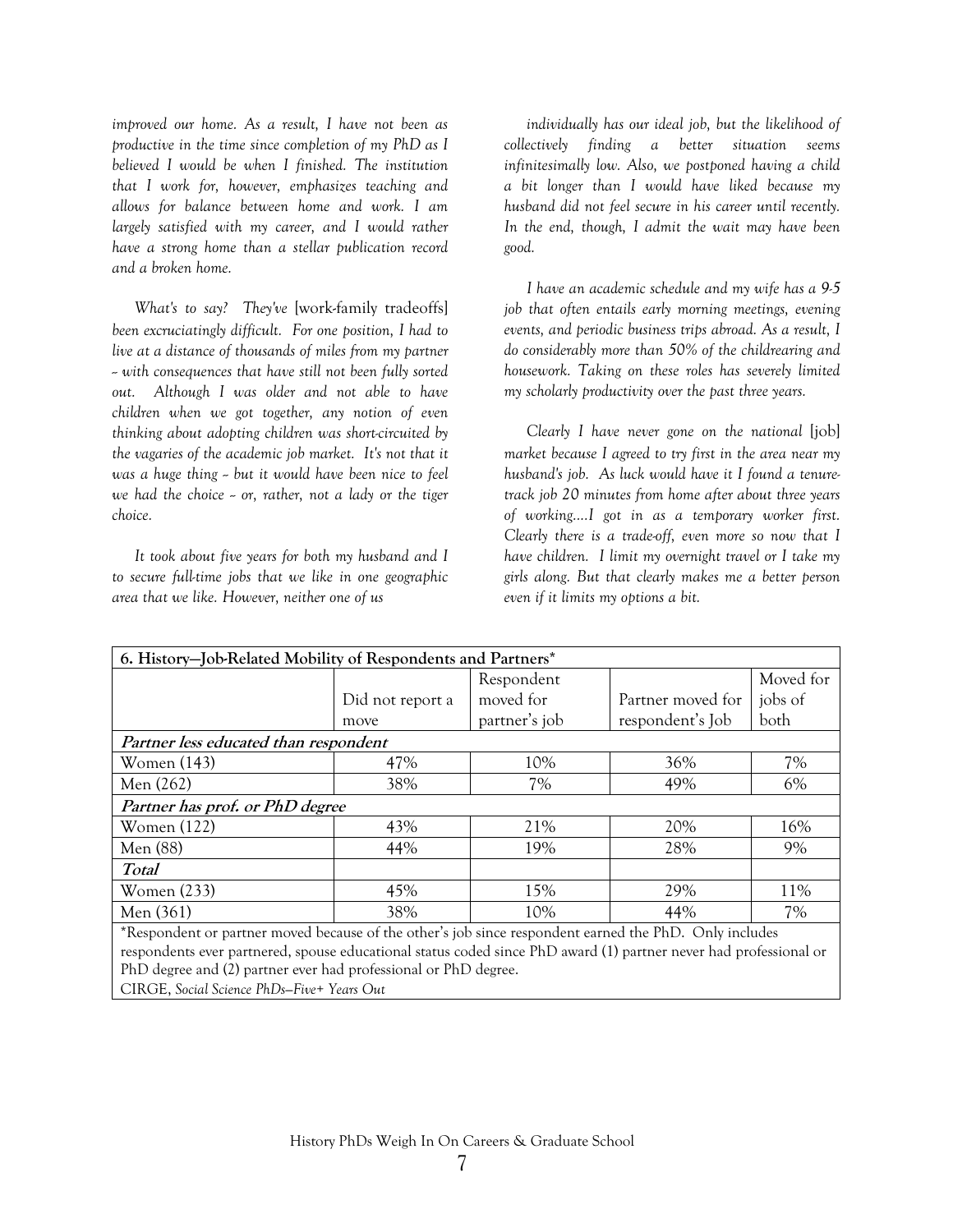| 7. History. Gender, Age, and Timing of Relationship and Parental Status by Job at Survey |         |                    |          |            |             |  |
|------------------------------------------------------------------------------------------|---------|--------------------|----------|------------|-------------|--|
|                                                                                          | Ladder  |                    | Academic |            |             |  |
|                                                                                          | Faculty | <b>NTT</b> Faculty | Other    | <b>BGN</b> | $100\%$ (n) |  |
| Gender                                                                                   |         |                    |          |            |             |  |
| Women                                                                                    | 68%     | 13%                | 6%       | 13%        | 100% (335)  |  |
| Men                                                                                      | 64%     | 11%                | 6%       | 19%        | 100% (410)  |  |
| Age at PhD Award (years)                                                                 |         |                    |          |            |             |  |
| < 30                                                                                     | 77%     | 5%                 | $5\%$    | 14%        | 100% (124)  |  |
| $31 - 40$                                                                                | 65%     | 13%                | 6%       | 17%        | 100% (496)  |  |
| > 40                                                                                     | 60%     | 17%                | 6%       | 17%        | 100% (137)  |  |
| <b>Marital Status At PhD</b>                                                             |         |                    |          |            |             |  |
| Award                                                                                    |         |                    |          |            |             |  |
| Married/partnered Men                                                                    | 66%     | 11%                | 5%       | 18%        | 100% (277)  |  |
| Women                                                                                    | 70%     | 12%                | 6%       | 11%        | 100% (219)  |  |
| Not married/partnered Men                                                                | 61%     | 11%                | 6%       | 22%        | 100% (99)   |  |
| Women                                                                                    | 68%     | 10%                | $7\%$    | 15%        | 100% (82)   |  |
| <b>Marital Status at Survey</b>                                                          |         |                    |          |            |             |  |
| Married/partnered<br>Men                                                                 | 67%     | 9%                 | 6%       | 19%        | 100% (310)  |  |
| Women                                                                                    | 69%     | 12%                | 7%       | 12%        | 100% (229)  |  |
| Not married/partnered Men                                                                | 56%     | 20%                | 3%       | 21%        | 100% (66)   |  |
| Women                                                                                    | 71%     | 10%                | 7%       | 12%        | 100% (72)   |  |
| <b>Parental Status</b>                                                                   |         |                    |          |            |             |  |
| Parent before PhD award                                                                  | 58%     | 17%                | 5%       | 20%        | 100% (163)  |  |
| Parent at survey (but not                                                                |         |                    |          |            |             |  |
| yet at award)                                                                            | 73%     | 9%                 | 5%       | 12%        | 100% (254)  |  |
| Never a Parent                                                                           | 66%     | 9%                 | $7\%$    | 18%        | 100% (249)  |  |
| CIRGE, Social Science PhDs-Five+ Years Out                                               |         |                    |          |            |             |  |

The narrative and numeric data suggest that most academic careers are decidedly not family friendly.

Upward mobility in the academic labor market requires geographic mobility. Job-related mobility of respondents and their partners is marked by gender differences. Among women, 29% reported that their partner had moved for the respondent's career. Fully 44% of men pulled a partner with them to make a job-related move. The educational level of the respondent's spouse also had an impact. Among both men and women, having a spouse with a PhD or other kind of doctorate (e.g., J.D., M.D.) decreased the chance that the partner would move for the respondent's job. The impact on mobility was greatest among men, with 49% of men whose spouses were less educated pulling their partner along on a job-related move, but only 28% of men whose spouse's were more highly educated doing so (Table 6).

The data in Table 7 suggest that parental status has more impact on productivity and career mobility than gender or marriage. Men and women were about equally likely to be in ladder faculty positions when surveyed. Of those who were parents before earning their doctorate, 58% held ladder faculty positions when surveyed, compared to 73% of those who first became parents after completing their PhD program and 66% of graduates who had not yet become parents. In contrast, marital status was not related to career outcomes. Among both men and women, those who were married or partnered when their PhD was awarded were at least as likely to end up in ladder faculty positions as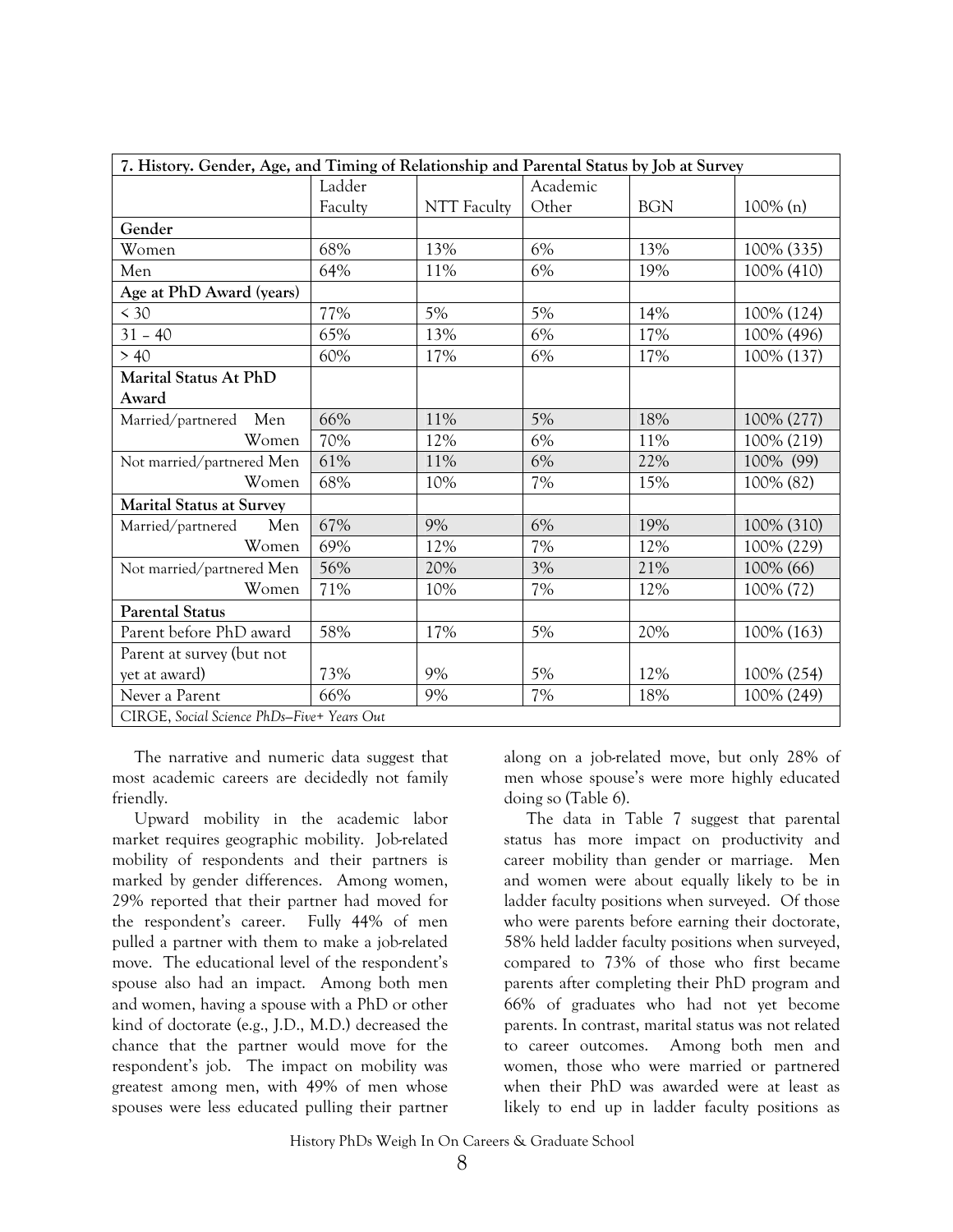their single counterparts. Looking at marital status at the time of the survey reveals that married women were as likely as single women to be in ladder faculty positions, but married men were more likely than single men to hold ladder faculty positions.

This information also points up the fact that departments have not kept pace with changes in family life. It is rare that one parent, for example, can afford to stay at home with the children fulltime. This was the wife's responsibility in the past. The wife was also helpful in many other areas that helped support a historian-husband's career. Pick up older history books and thumb through the acknowledgments and the reader will more often than not find that the wife helped with research and editing, and typed various drafts of the manuscript. This contribution significantly boosted productivity. The postmodern family functions with two careers and if children are involved, as the statements above testify, it can slow down productivity and tenure.

#### **Part 2: EVALUATION OF PHD TRAINING**

*SS5* respondents assessed their training and experiences after working for several years. This approach allowed graduates to evaluate their education in light of their actual careers. *SS5* asked respondents to evaluate their PhD programs on specific items such as support in preparing for the qualifying exam, and the quality of advising and mentoring they received from their dissertation chair. Respondents also rated the importance of particular skills in their current work and the quality of training received during their PhD education in those skills. This part of the survey, in addition, asked both open-ended and closed-ended questions to gather multiple kinds of information on the issues surrounding program assessment.

#### **Hindsight: Would History PhDs Choose the Same Path?**

Despite the disgruntlement expressed in comments quoted above, 68% of respondents attested that they would still pursue a PhD in the same subfield of history if they had to do it all

over again; 14% would get a history PhD, but choose a different subfield (Table 8). In other words, more than 80% would still get a PhD in history even knowing what they know now about careers in history. Only geography PhDs, with 84% stating they would earn a PhD in the same field, ranked higher among the six social sciences. This underscores the significance of motivations for entering a doctoral program in history: passion for the subject. Most respondents (88.5%) indicated they were motivated to pursue a doctorate in history because they had an intense interest in the field. However, this doesn't mean that job opportunities were irrelevant to them, 57% also stated that the PhD was a necessary credential for their desired career.

*SS5* participants' desire to pursue an advanced degree in history seems to alleviate the many challenges and disadvantages that occur once people have their degrees in hand. In light of historians' passion for their subject, what do they think about how well their PhD programs trained them?

| 8. History–Knowing what you know now, if    |      |       |  |  |  |  |  |
|---------------------------------------------|------|-------|--|--|--|--|--|
| you had to do it over again, what would you |      |       |  |  |  |  |  |
| do?                                         |      |       |  |  |  |  |  |
|                                             | $\%$ | (n)   |  |  |  |  |  |
| Still get a PhD in history and in           |      |       |  |  |  |  |  |
| your subfield.                              | 68   | (376) |  |  |  |  |  |
| Get a PhD in history, but in a              |      |       |  |  |  |  |  |
| different sub-field.                        | 13   | (74)  |  |  |  |  |  |
| Get a PhD, but in a different               |      |       |  |  |  |  |  |
| field.                                      | 7    | (37)  |  |  |  |  |  |
| Get a professional degree                   |      |       |  |  |  |  |  |
| instead                                     | 8    | (44)  |  |  |  |  |  |
| Get a masters degree instead                | 1    | (7)   |  |  |  |  |  |
| Not get a graduate degree.                  | 2    | (13)  |  |  |  |  |  |
| Total                                       |      | (551) |  |  |  |  |  |
| CIRGE, Social Science PhDs–Five+ Years Out  |      |       |  |  |  |  |  |

#### **Using PhD Education on the Job**

*SS5* asked historians to evaluate the skills they learned in graduate school by indicating which ones have proved useful to them in their careers. One set of questions asked about their use of specific types of knowledge gained during PhD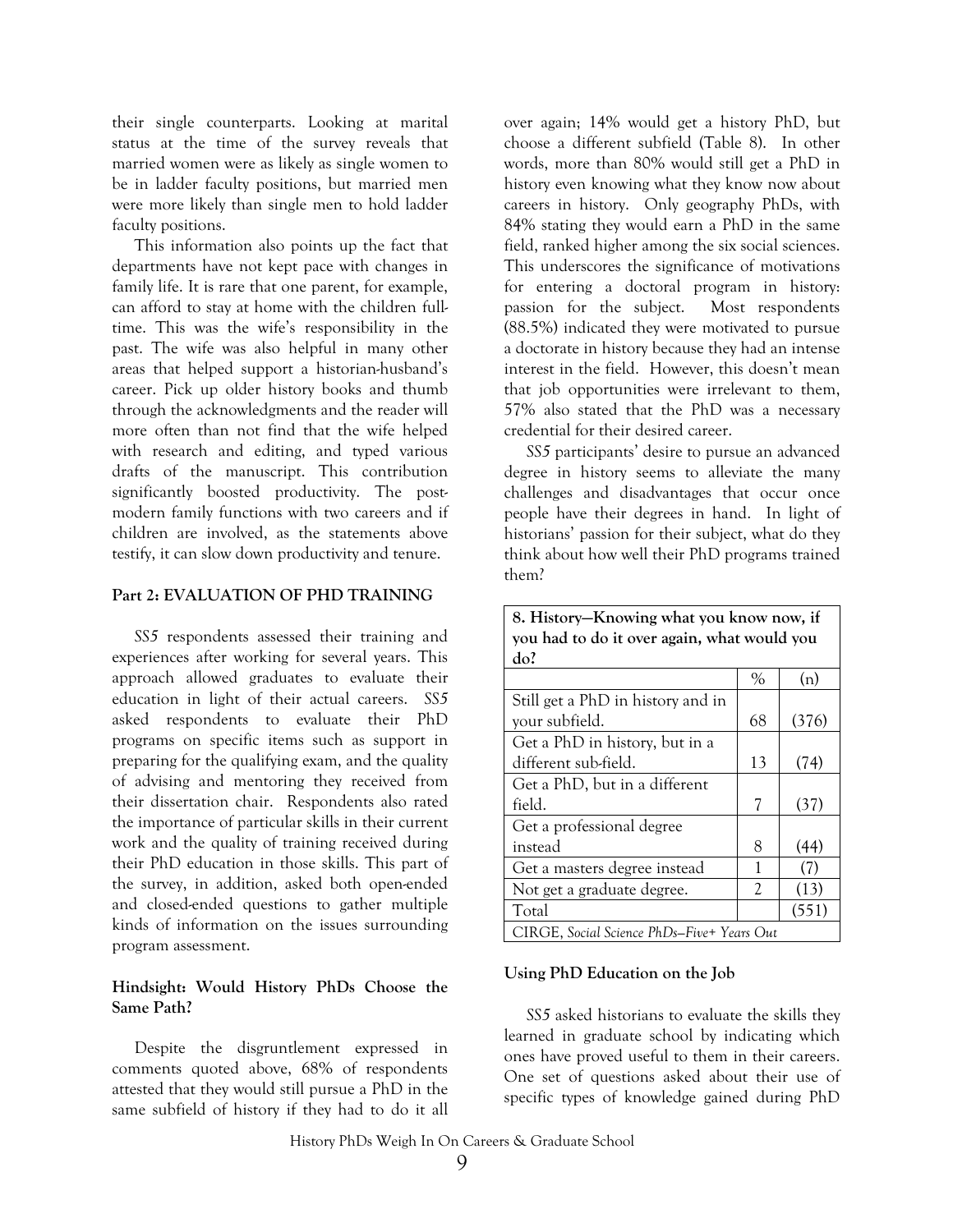studies. Nearly half (42%) stated they "often" use knowledge of their dissertation topic in their current job; 32% do so "sometimes"; and 19% claimed they "rarely" use this kind of knowledge; 6% checked "never." Moreover, specific skills gained during the PhD process were ranked by most to be "very important" in their current work (Table 9). The ability to think critically, present information, and gather, analyze, and synthesize data topped the skills labeled as very important to more than  $\frac{3}{4}$  and as many as 89% of history respondents.

Some of the skills register as almost equally important for the three different job sectors (faculty, academic other, BGN). For instance, critical thinking was rated very important by 90% of those in non-faculty academic positions, 93% of faculty, and 72% of those working in BGN sectors. Data analysis and synthesis likewise registered as very important for 74% of faculty, 81% of non-faculty academic employees, and

69% of those in BGN sectors. Working with diverse groups was also similarly likely to be very important across the three job categories. Like the numerical data, the open-ended responses demonstrate similarities across job types in needed skills. Particular proficiencies in learning to negotiate salary, presenting, and sharpening writing skills benefit those who work inside as well as outside the academy.

There are also notable differences in the skill sets used in each job type. Managing people and budgets is much more likely to be important for those in non-faculty academic positions and for BGN sector work than for faculty. Team work was rated very important by 2/3 of non-faculty academic employees, ¾ of those in BGN sectors, but only 43% of faculty. Writing and publishing articles is more often very important for faculty, and grant writing is least likely to be critical for those in BGN sector work.

| "Excellent" by Job at Survey                                                                                    |                                                   |           |            |                |            |           |            |           |
|-----------------------------------------------------------------------------------------------------------------|---------------------------------------------------|-----------|------------|----------------|------------|-----------|------------|-----------|
|                                                                                                                 |                                                   | Faculty*  |            | Academic other | <b>BGN</b> |           | Total      |           |
|                                                                                                                 | Skill Very                                        | Training  | Skill Very | Training       | Skill Very | Training  | Skill Very | Training  |
|                                                                                                                 | Important                                         | Excellent | Important  | Excellent      | Important  | Excellent | Important  | Excellent |
| Critical thinking                                                                                               | 93%                                               | 86%       | 90%        | 85%            | 72%        | 75%       | 89%        | 84%       |
| Data analysis/                                                                                                  |                                                   |           |            |                |            |           |            |           |
| synthesis                                                                                                       | 74%                                               | 67%       | 81%        | 69%            | 69%        | 57%       | 74%        | 66%       |
| Research design                                                                                                 | 37%                                               | 33%       | 36%        | 29%            | 27%        | 19%       | 36%        | 31%       |
| Write, publish                                                                                                  |                                                   |           |            |                |            |           |            |           |
| reports, articles                                                                                               | 69%                                               | 35%       | 50%        | 28%            | 42%        | 35%       | 64%        | 35%       |
| Working with                                                                                                    |                                                   |           |            |                |            |           |            |           |
| diverse groups                                                                                                  | 51%                                               | 32%       | 52%        | 24%            | 63%        | 21%       | 53%        | 30%       |
| Interdisciplinary                                                                                               |                                                   |           |            |                |            |           |            |           |
| contexts                                                                                                        | 46%                                               | 39%       | 65%        | 35%            | 53%        | 19%       | 48%        | 36%       |
| Presenting                                                                                                      | 89%                                               | 39%       | 69%        | 28%            | 76%        | 29%       | 85%        | 37%       |
| Grant writing                                                                                                   | 37%                                               | 22%       | 42%        | 19%            | 29%        | 15%       | 36%        | 21%       |
| Collaborating                                                                                                   |                                                   |           |            |                |            |           |            |           |
| in a team                                                                                                       | 43%                                               | 10%       | 67%        | 8%             | 75%        | 7%        | 50%        | 9%        |
| Managing people                                                                                                 |                                                   |           |            |                |            |           |            |           |
| and budgets                                                                                                     | 5%<br>26%<br>4%<br>68%<br>11%<br>44%<br>32%<br>5% |           |            |                |            |           |            |           |
| *Includes tenured, tenure-track, and non-tenure-track faculty. Academic other includes all non-faculty academic |                                                   |           |            |                |            |           |            |           |
| sectore employment. BGN = business, government, or non-profit sector.                                           |                                                   |           |            |                |            |           |            |           |
| CIRGE, Social Science PhDs-Five+ Years Out                                                                      |                                                   |           |            |                |            |           |            |           |

**9. History—Respondents (%) Rating Skill "Very Important" in Current Job vs. Quality of Training**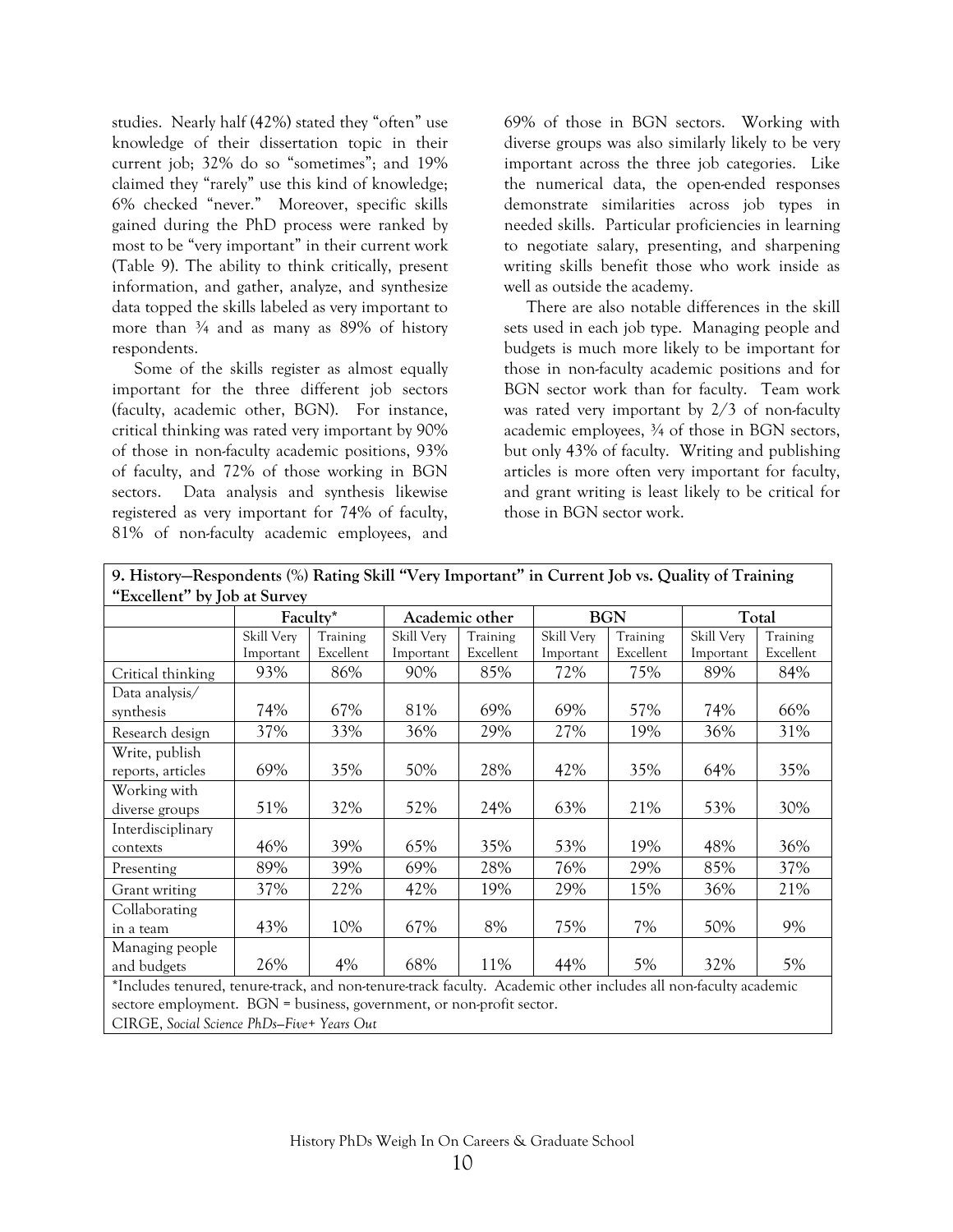#### **Respondent Profiles**

**4. A Non‐Traditional Student Looks Back on His Program.** Tom Laughlin entered graduate school at the age of 42. Laughlin attested that due to his age and his previous career in the military, most faculty did not believe he was a serious student. He received more guidance from faculty outside the history department. After graduating in 1998, Laughlin worked multiple jobs. Within a year, he was working part‐time as non‐tenure‐track faculty. This later became full‐time employment and he was still working at this institution when he took the survey in 2005. He evaluated his program as "adequate" in most categories, although he remarked that the academic rigor and the academic community was "excellent"; he also gave high marks to the program's encouragement to take his own initiative in shaping his academics. When evaluating his mentor, Laughlin was "somewhat dissatisfied" with the quality of advice he received on his dissertation topic and the guidance he received from his dissertation chair in completing the PhD. He was "somewhat dissatisfied" with the chair's support of his career decisions and the overall quality of mentoring by his dissertation chair. Laughlin recommended that departments require students to take non-western courses. He also encouraged graduate students to take non-western classes and learn a nonwestern language. He suggested that focusing on non-western history (U.S. and European history) would give graduates an edge in the job market.

*‐Tom Laughlin is a pseudonym to protect the respondent's privacy.*

#### **5. Race and Academia.**

Finishing his PhD in just under six years, Ron Albertson landed a tenure-track position two years later. He rates his program, overall, as "excellent." Albertson was "very satisfied" with his mentor's advice in developing his dissertation topic and the guidance provided to complete his PhD. He also highly rated his chair's support in finding a faculty position. In terms of his current job satisfaction, Albertson was only "somewhat satisfied" with the intellectual challenge and opportunities of his job. But he was "very satisfied" with the autonomy of his work, his geographic location, and his position's stability. In the open‐ended portion of the survey, Albertson remarked that "racism is a problem," but it did not prevent him from "achieving goals and accomplishing" what he wanted to. He advised prospective graduate students to "Love what you are doing," or don't pursue graduate school. Albertson did not comment on tradeoffs between his academic career and family.

*‐Ron Albertson is a pseudonym to protect the respondent's privacy.*

#### **Mismatches: Importance of Skills vs. Quality of Training**

<span id="page-15-0"></span>Comparing the importance rating of particular skills with ratings of the quality of training (formal or informal) during graduate study, reveals some mismatches (Table 9). Although 64% of historians rated writing and publishing reports and articles as critical in their work, only 35% felt the training (formal or informal) they had received as PhD students was "excellent." Similarly a much higher proportion of historians rated working in interdisciplinary contexts, collaborating in a team, and managing people and budgets as "very important" than rated the quality of training in these skills as "excellent." Both presenting and writing and publishing could be considered central to goals of traditional PhD education—producing academic historians who successfully fill faculty positionsso the low proportion of "excellent" ratings on these items is especially troubling.

#### **Falling Short in Teacher Training**

History departments appear to fall short in providing teaching training.<sup>[2](#page-15-0)</sup> More than 90% of history respondents taught at least once during their PhD program. Of these, slightly more than 1/3 (38%) had formal instruction in teaching available to them and fewer than half (46%) had any kind of formal supervision or evaluation of their teaching. For teaching assistants, it could be argued that training and supervision occurs informally through working with the professor

  $2^2$  Golde and Dore (2001) also found students felt they weren't being trained well in teaching.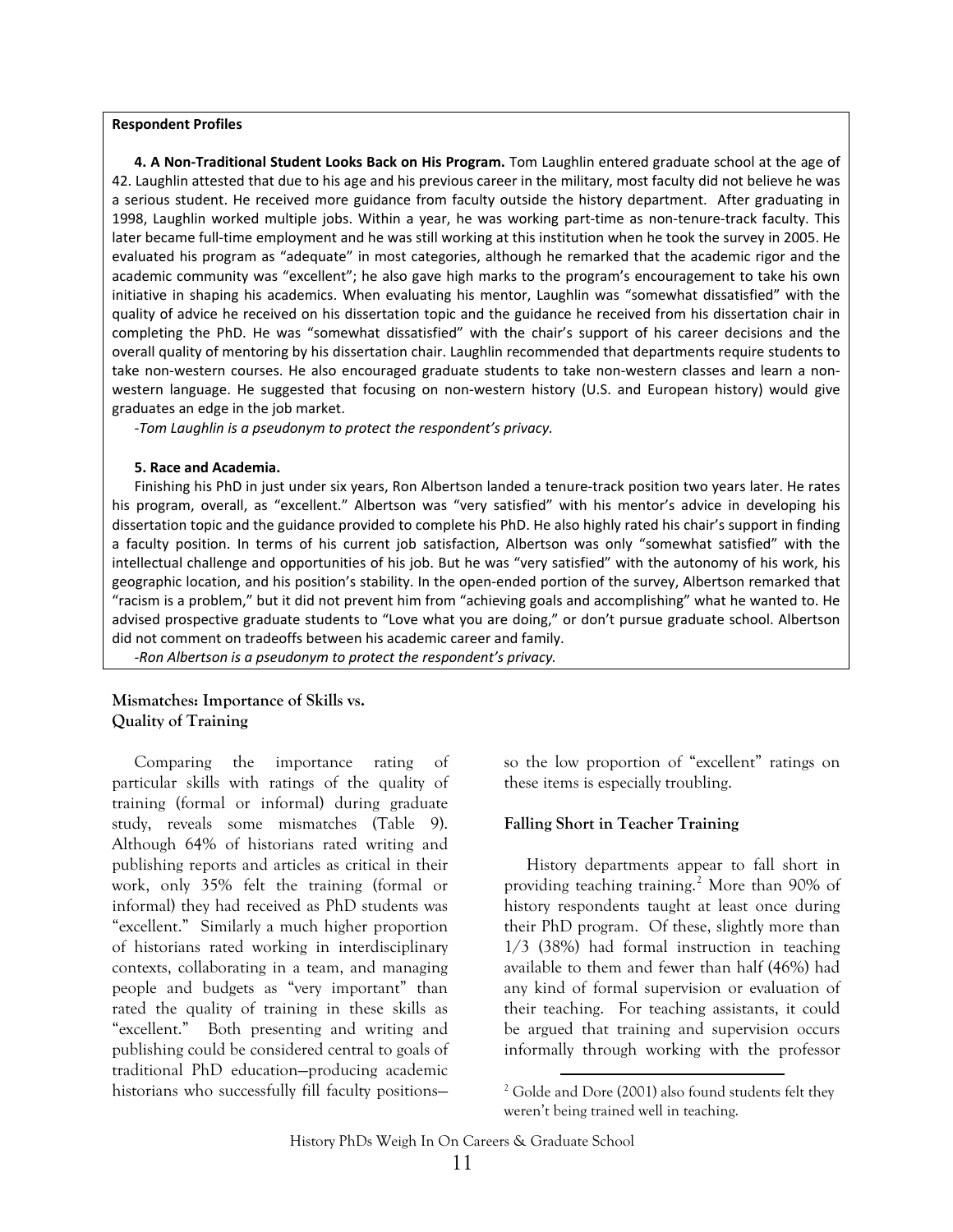responsible for the class. In fact, half (52%) of historians prepared and delivered at least one course on their own during graduate school. Of these, half (51%) reported that formal instruction in teaching was available to them and 2/3 (66%) had experienced some kind of formal supervision or evaluation of their teaching.

#### **Evaluation of Program Elements**

Another set of *SS5* items asked directly about elements of the PhD program. Table 10 displays the results for historians. Almost  $\frac{3}{4}$  of respondents rated their program "excellent" for academic rigor, nearly 2/3 felt programs were clear on the requirements for the degree, and more than half felt that "overall program quality" was excellent. However, Table 10 also suggests that departments seeking to improve graduate training might begin by making sure graduate students are receiving concrete feedback on their

| 10. History–Evaluation of Program             |    |    |                |  |  |  |
|-----------------------------------------------|----|----|----------------|--|--|--|
| Elements–% Respondents by Rating              |    |    |                |  |  |  |
| (Excellent (E), Adequate (Ad), or Poor (P))   |    |    |                |  |  |  |
| <b>Support in Learning</b><br>Ad<br>Poor<br>E |    |    |                |  |  |  |
| Clear program requirements                    | 59 | 37 | 4              |  |  |  |
| Feedback on student                           |    |    |                |  |  |  |
| progress                                      | 35 | 53 | 12             |  |  |  |
| Socializing students into an                  |    |    |                |  |  |  |
| academic community                            | 31 | 46 | 23             |  |  |  |
| Preparation for qualifying                    |    |    |                |  |  |  |
| exam                                          | 44 | 47 | 9              |  |  |  |
| Support and guidance                          |    |    |                |  |  |  |
| during dissertation writing                   | 45 | 39 | 16             |  |  |  |
|                                               |    |    |                |  |  |  |
| <b>Overall Program Quality</b>                |    |    |                |  |  |  |
| Financial support                             | 34 | 46 | 22             |  |  |  |
| Having a diverse student                      |    |    |                |  |  |  |
| population                                    | 25 | 53 | 21             |  |  |  |
| Academic rigor                                | 72 | 26 | $\overline{c}$ |  |  |  |
| Overall program quality                       | 51 | 45 | $\overline{4}$ |  |  |  |
|                                               |    |    |                |  |  |  |
| <b>Career Preparation</b>                     |    |    |                |  |  |  |
| Academic career preparation                   | 31 | 42 | 27             |  |  |  |
| Non-academic career                           |    |    |                |  |  |  |
| preparation                                   | 5  | 27 | 69             |  |  |  |
| CIRGE, Social Science PhDs-Five+ Years Out    |    |    |                |  |  |  |

Other areas in need of improvement are socializing students into an academic community progress. Only 35% of historians felt their program had done an excellent job in this regard. and increasing the diversity of the student population.

When people were specifically asked about academic career preparation and non-academic career preparation, responses demonstrate that faculty and departments could do more to foster particular skills such as teaching, presentation, publishing, helping students develop connections within the academic community, and creating opportunities for interdisciplinary collaboration.

#### **Mentoring by the Dissertation Advisor**

About half of PhD historians reflected back upon the mentoring they received from their dissertation advisor and considered themselves "very satisfied" in the following dimensions: advice developing the dissertation topic, guidance to complete the PhD, support in the job search, support of career decisions, and "overall" mentoring. Quality of help in publishing stands out as an area to target for improvement. About 2/3 of respondents were merely "somewhat satisfied," or "somewhat dissatisfied," or even simply "dissatisfied" (Table 11).

Satisfaction with mentoring by the dissertation advisor varied by job at survey, suggesting that graduates who did not end up in tenured or tenure-track faculty positions may have received less support or less useful advice in their job search. Whereas 56% of ladder faculty felt "very satisfied" with this type of mentoring, among non-tenure-track faculty and BGN employees only 26% were "very satisfied" as were only 1/3 of respondents in "academic other" positions. Similarly ladder faculty were much more likely to be "very satisfied" with their dissertation advisor's support of their career decisions than were those in non-tenure-track faculty positions, non-faculty academic and BGN sector employment.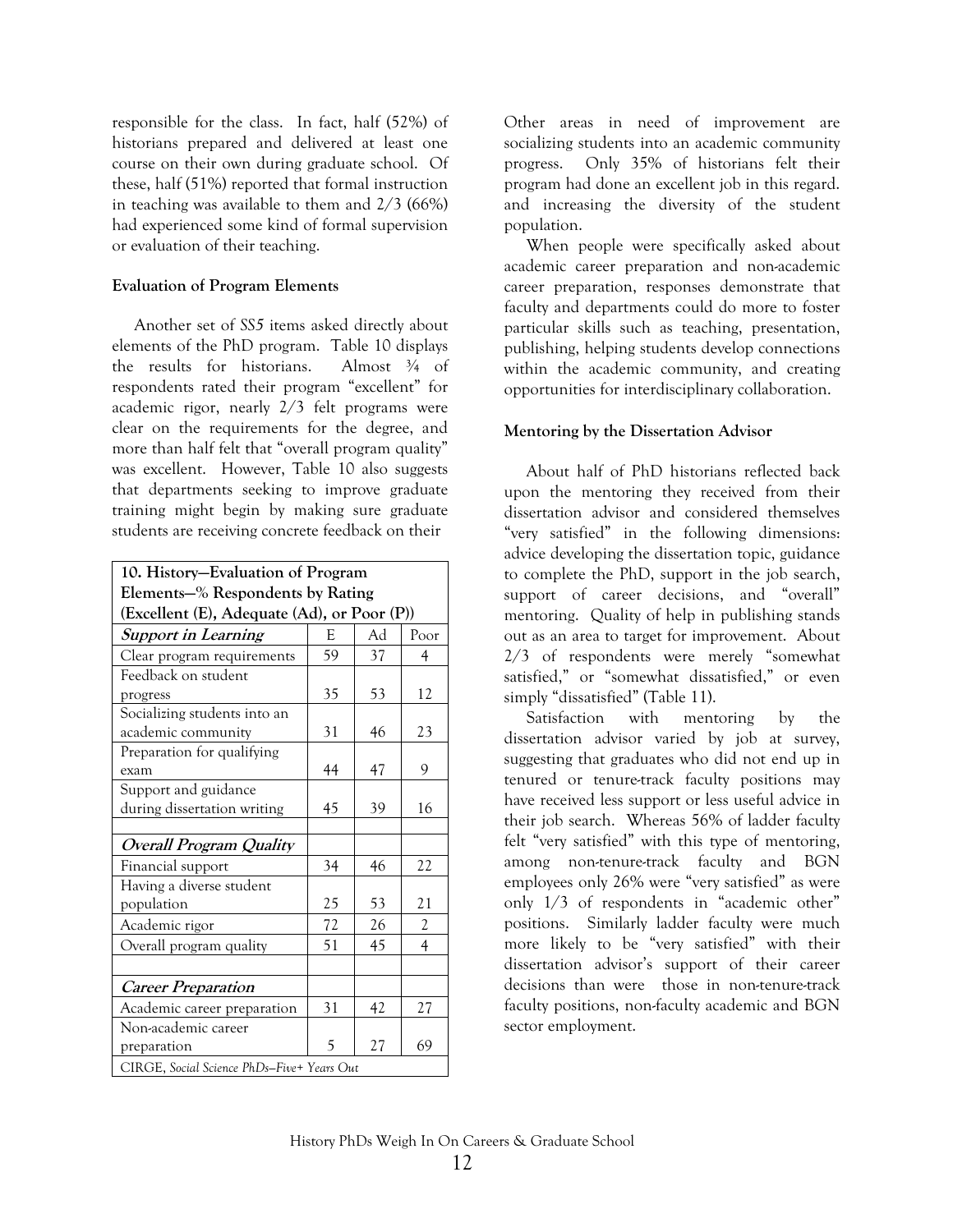| 11. History–Satisfaction with Mentoring from Dissertation Chair by Job at Survey–% "Very Satisfied" |                |             |          |            |       |  |  |
|-----------------------------------------------------------------------------------------------------|----------------|-------------|----------|------------|-------|--|--|
|                                                                                                     |                |             | Academic |            |       |  |  |
|                                                                                                     | Ladder faculty | NTT faculty | other    | <b>BGN</b> | Total |  |  |
| Quality of advice                                                                                   |                |             |          |            |       |  |  |
| developing topic                                                                                    | 59             | 46          | 58       | 55         | 57    |  |  |
| Quality of guidance to                                                                              |                |             |          |            |       |  |  |
| complete PhD                                                                                        | 59             | 49          | 54       | 51         | 56    |  |  |
| Quality of help                                                                                     |                |             |          |            |       |  |  |
| publishing                                                                                          | 35             | 19          | 23       | 21         | 30    |  |  |
| Support in job search                                                                               | 56             | 26          | 33       | 26         | 47    |  |  |
| Support of career                                                                                   |                |             |          |            |       |  |  |
| decisions                                                                                           | 60             | 34          | 44       | 35         | 52    |  |  |
| Overall quality of                                                                                  |                |             |          |            |       |  |  |
| mentoring                                                                                           | 54             | 35          | 36       | 44         | 49    |  |  |
| BGN = business, government, or non-profit sector.                                                   |                |             |          |            |       |  |  |
| CIRGE, Social Science PhDs-Five+ Years Out                                                          |                |             |          |            |       |  |  |

#### **The "Grim Realities" of the Academic Job Market**

Not surprisingly, most survey respondents registered dissatisfaction with the "grim realities of the academic job market" in the open-ended section of the *SS5* survey. Many lamented that history departments continue to admit too many graduate students and avoid addressing the proverbial elephant in almost every history department: the academic job market will not bear the number of new PhDs. A majority of survey participants articulated some version of what one respondent expressed when urging departments to "either cut down the number of graduate students or start promoting nonacademic jobs. American universities are turning out far more historians than they can ever hope to employ." This person also stated, however, that the number of PhDs was not necessarily negative. "The problem," he asserted, "is the widespread sense within the university that academic jobs are the only jobs worth having and the only jobs for which the university prepares its graduates." This sentiment was echoed throughout the narrative responses—usually in emphatic terms, such as the exclamation to "Wake up and smell the miniscule academic job market!"

On the other hand, a tenured faculty survey participant advocated raising the bar for accepting graduate students. According to this respondent, history departments "take too many mediocre students who are unlikely to get jobs." This occurs because senior faculty feel comfortable with "white, male, fairly traditional subjects." But he also suggests that departments might "consider interdisciplinary collaborations" and keep in mind that "there are MANY [participant's emphasis] ways to use a degree in history and only a few of them include university teaching."

#### **CONCLUSION**

#### **Summing Up Advice**

This section presents a summation of advice from the open-ended section of *SS5*. The selections for advice to students and advice to programs were chosen because the advice was repeated in many of the responses and therefore are considered representative in their respective suggestions to students and programs. The quotation included for summing up the graduate school experience demonstrates many survey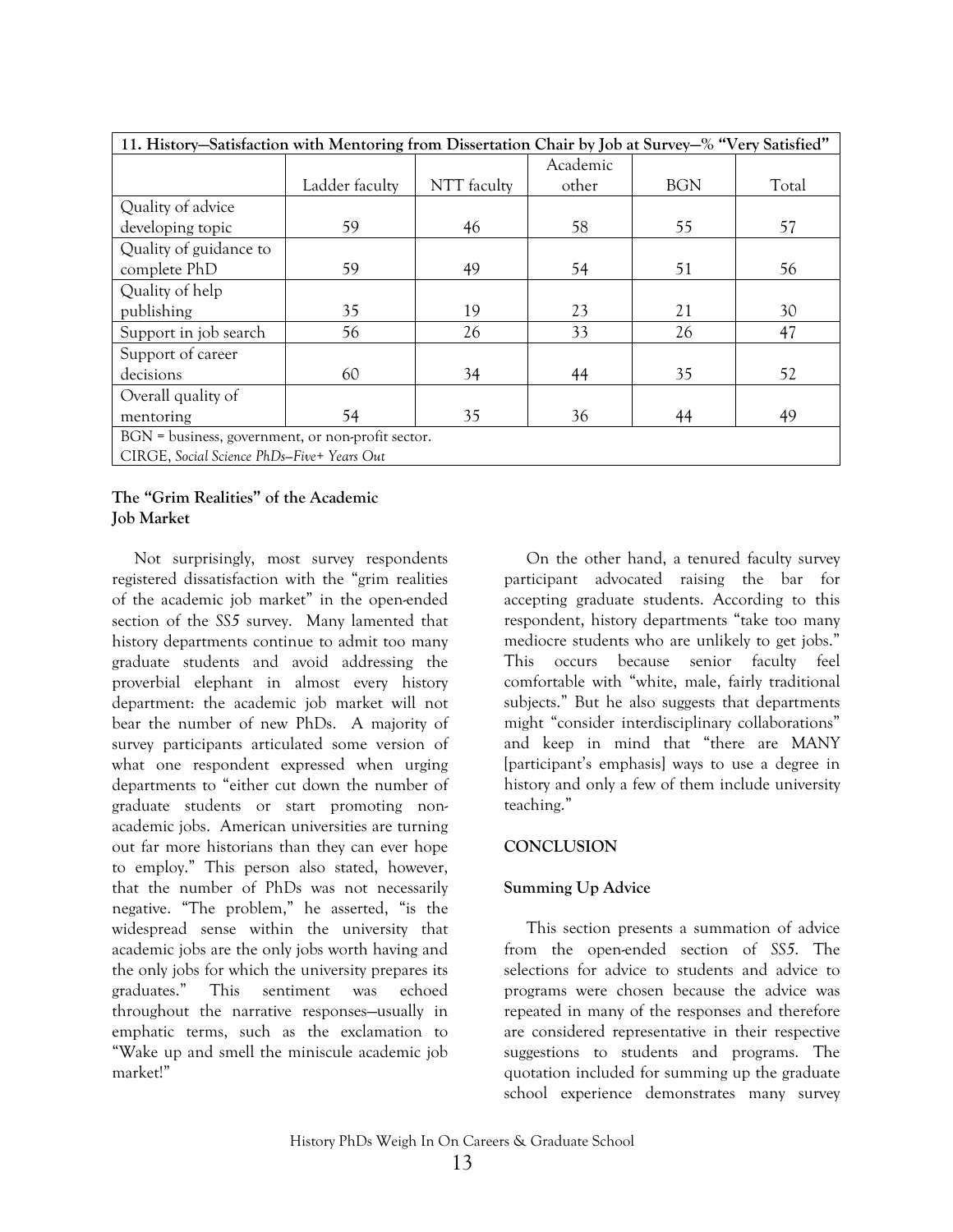participants' urging to programs to train students for jobs outside of academe and also shows the potential for a variety of non-academic employment for a history doctorate.

**Advice to students:** *A Harvard professor—I wish I could remember which one—said in an interview a few years back that while an advanced degree in other professions (law, medicine) is a ticket to entry in that profession, a Ph.D. is like a lottery ticket. I think that sums it up… For women who want to have children, think about when that would be and when you would be in your first tenure-track job, and look very hard at whether a timing/sequencing that you can live with seems possible. If you do decide to go for a Ph.D. in spite of all this, you have to be very entrepreneurial from the beginning. Think about what kind of institution you would want to teach in, and what fields those institutions hire in. Think about what type of publications will be most advantageous, etc. Stay aware of opportunities in whatever non-academic fields are attractive to you.*

*–*From "Advice to Graduate Students"; survey participant was employed in a non-tenure-track position at time of survey.

**Advice to Programs:** *Attention to interdisciplinary study and work would be beneficial to graduate students. Don't short change pragmatic issues: how to write a grant proposal, how to write a letter of application, how to give a job talk, how to negotiate salary, how to get your work published.*

–From "Advice to Programs"; survey participant was employed in a non-tenure-track position at time of survey.

**Summing up the Graduate School Experience:**  *Completing a PhD was the single smartest thing I did. It has given me a critical advantage many times in selecting jobs. It prepared me for a varied career where I can teach, consult, analyze, and write…. [My institution] gave me a tremendous asset for which I am very grateful.*

–From "End" comments; survey participant did not note employment at time of survey.

#### **Historians in the Future**

Elizabeth Cady Stanton once observed that "To throw obstacles in the way of a complete education is like putting out the eyes" (Stanton, 1892). The sentiment speaks well to envisioning the future of the field of history. It is time to begin thinking more broadly about historians' place in the world—and therefore how historians are trained. Why keep trained historians so narrowly focused on academe when their skills and insight might serve a larger public purpose? Besides, there seems to be no shortage of history graduate students to fill academic as well as nonacademic positions. For future history graduate students perhaps the key terms associated with advanced history degrees will not always be "lottery ticket" and "relocatable."

History PhDs demonstrate a deep commitment to their field. Despite the "grim realities" they face once they earn their degrees, an astonishing 81% claim they would do it all over again. The results of the *SS5* survey show that history departments would benefit from reassessing some program goals and revamping the training of graduate students to suit both academic and non-academic careers. More profoundly, the survey responses signal that history departments need to value non-academic careers equally with those inside the academy. This requires a shift in department culture to envision and institute a wider range of opportunities for PhDs. Such changes do not mean the dismantling of the positive aspects or academic rigor of doctoral education; rather, it means expanding the prospects of PhDs, which in turn expands the role of history departments in society.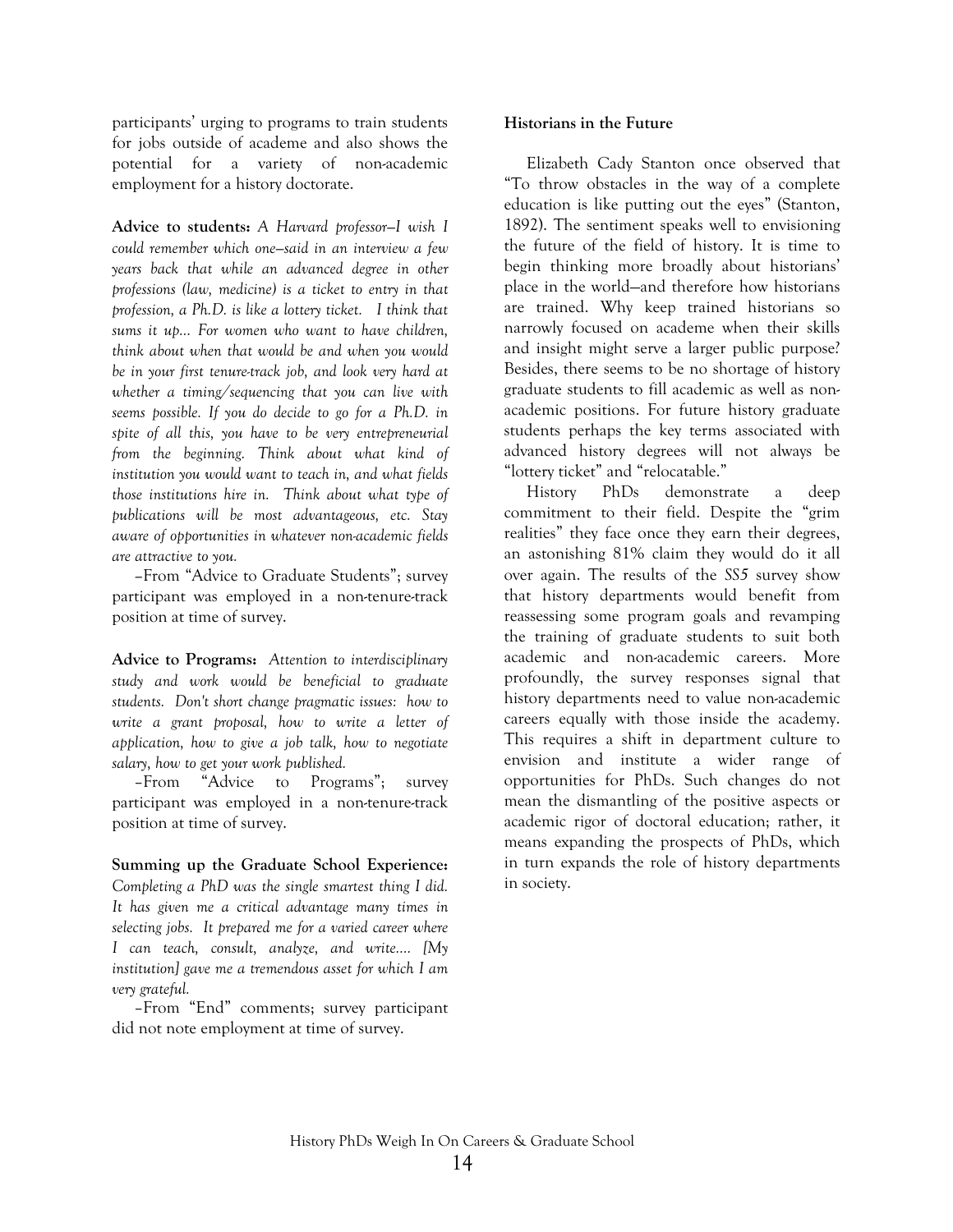#### **REFERENCES**

- Bender, T., Katz, P. M., & Palmer, C. (2004). *The Education of historians for the twenty first century*. Published for the American Historical Association. Urbana, IL: University of Illinois Press.
- Golde, C. M. (2001, October). The career goals of history doctoral students: Data from the survey on doctoral education and career preparation. *Perspectives*. Retrieved June 21, 2008 from [http://www.historians.org/](http://www.historians.org/%20Perspectives/Issues/2001/0110/0110not1.cfm)  [Perspectives/Issues/2001/0110/0110not1.cf](http://www.historians.org/%20Perspectives/Issues/2001/0110/0110not1.cfm) [m](http://www.historians.org/%20Perspectives/Issues/2001/0110/0110not1.cfm).
- Golde, Chris M., & Dore, T. M.. (2001). *At cross purposes: What the experiences of doctoral students reveal about doctoral education*. Philadelphia: The Pew Charitable Trusts. Retrieved June 21, 2008 from [www.Ph.D.-survey.org.](http://www.ph.d.-survey.org/)
- Hoffer, H., Welch, Jr., V., & Williams, K. (2007). *Doctorate recipients from United States universities summary report 2006.* Appendix Table B-1. NORC at the University of Chicago: Chicago, Illinois
- Townsend, R.B. (2008, January). Number of history PhDs rising again, but job openings keep pace. From the News Column in *Perspectives* Retrieved June 21, 2008 from [www.historians.org/perspectives/issues/2008](http://www.historians.org/perspectives/issues/2008/0801/0801new1.cfm) [/0801/0801new1.cfm](http://www.historians.org/perspectives/issues/2008/0801/0801new1.cfm).
- Williams, A. J.. (2008, January 18). Good prospects don't equal confidence for history job seekers. *The Chronicle of Higher Education.* (2008, May 23). A philosopher stirs up the world of adjuncts: Gadfly takes on colleges, lawmakers, and unions. *The Chronicle of Higher Education*.
- Wilson, R.. (2007, September 17). For love, not money. *The Chronicle of Higher Education*.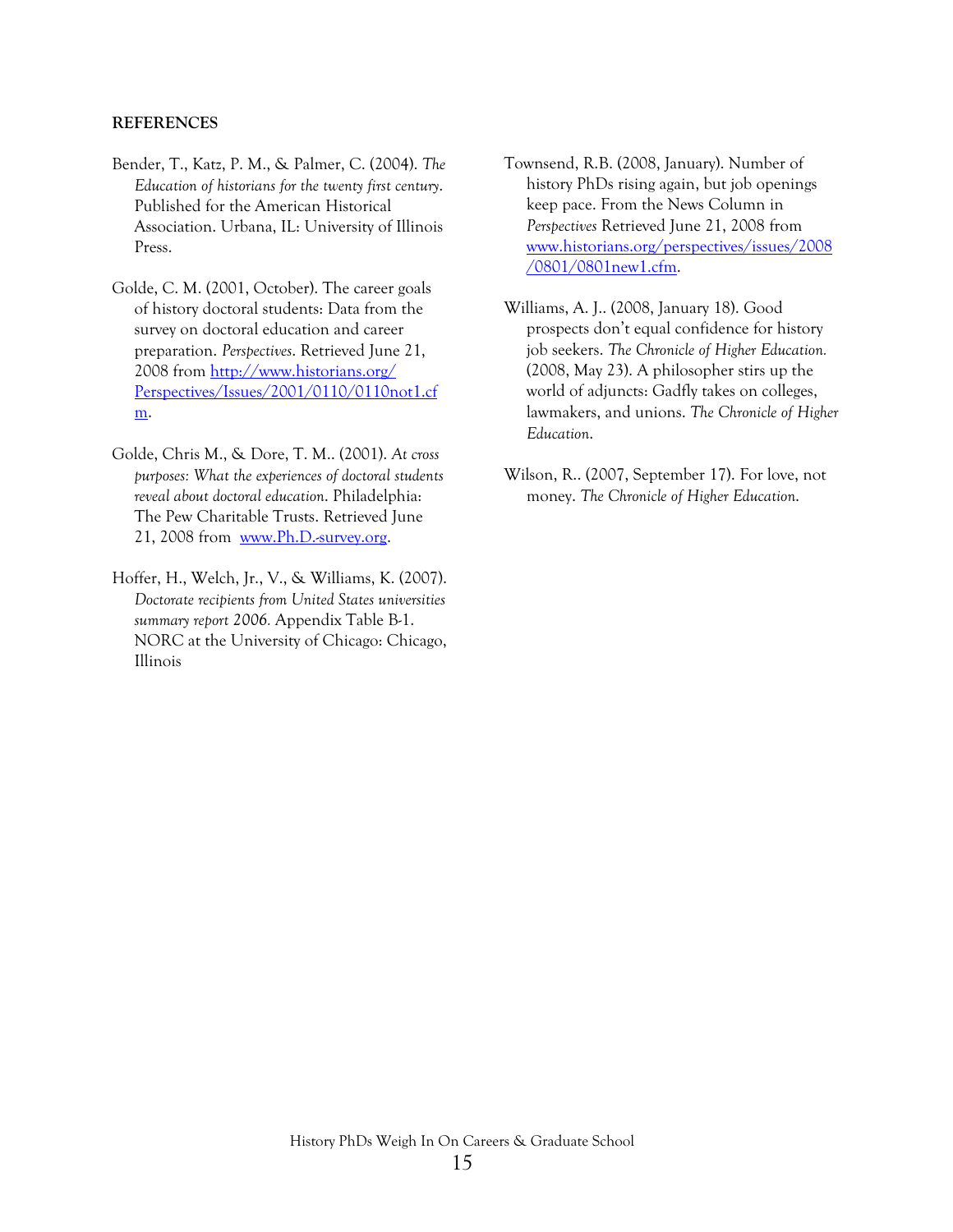| Appendix Table 1. SS5 Respondent Demographics by Field |               |      |                    |               |  |  |  |
|--------------------------------------------------------|---------------|------|--------------------|---------------|--|--|--|
|                                                        |               |      | Mean age at PhD in |               |  |  |  |
|                                                        | $%$ Women (n) |      | years $(n)$        | $%$ White (n) |  |  |  |
|                                                        |               | Men  | Women              |               |  |  |  |
| Anthropology                                           | 58 (422)      | 37.0 | 37.7               | 88.1 (360)    |  |  |  |
| Communication                                          | 56 (332)      | 36.7 | 36.6               | 86.1 (281)    |  |  |  |
| Geography                                              | 34 (158)      | 37.1 | 36.1               | 86.1 (144)    |  |  |  |
| History                                                | 45 (823)      | 35.3 | 36.2               | 89.7 (712)    |  |  |  |
| Political Science                                      | 37 (681)      | 33.5 | 32.0               | 86.9 (587)    |  |  |  |
| Sociology                                              | 63 (532)      | 35.3 | 35.4               | 83.7 (459)    |  |  |  |
| All fields                                             | 49 (2,948)    | 35.2 | 33.7               | 87.1 (2,543)  |  |  |  |
| CIRGE, Social Science PhDs-Five+ Years Out             |               |      |                    |               |  |  |  |

# **APPENDIX: DEMOGRAPHICS & INDEXES**

Principle components analysis of response patterns on 18 job satisfaction items revealed four underlying factors. SPSS varimax rotation method was used; resulting factors met a minimum eigen value criteria of 1.0. Varimax is an orthogonal rotation method that minimizes the number of variables that have high loadings on each factor, which simplifies the interpretation of factors. The items contributing to each of the four factors are as shown below.

#### **Factor 1 – The Work Itself** Use of doctoral education

Intellectual challenge of work Contribution to society Level of responsibility Career growth Autonomy of work Prestige of organization Recognition for my work Job is a good fit with my abilities and interests

**Factor 2 – Income & Resources** Salary Resources Job security/stability

#### **Factor 3 – Work-Life Integration** Work-life balance and enjoyment Flexibility of work

Support/tolerance for all types of people

**Factor 4 – Work-Family Balance (only for partnered respondents)**  Geographic location Proximity to extended family Opportunities for spouse or partner in the area

| Appendix Table 2. History-Four Career Satisfaction Indexes |           |          |              |      |  |  |  |  |
|------------------------------------------------------------|-----------|----------|--------------|------|--|--|--|--|
|                                                            | Satisfied |          | Dissatisfied |      |  |  |  |  |
|                                                            | Very      | Somewhat | Somewhat     | Very |  |  |  |  |
| Work                                                       | 46%       | 38%      | 12%          | 4%   |  |  |  |  |
| Income & Resources                                         | 31%       | 37%      | 22%          | 10%  |  |  |  |  |
| Work/Life                                                  | 45%       | 40%      | 12%          | 4%   |  |  |  |  |
| Work/Family                                                | 39%       | 32%      | 18%          | 11%  |  |  |  |  |
| CIRGE, Social Science PhDs-Five+ Years Out                 |           |          |              |      |  |  |  |  |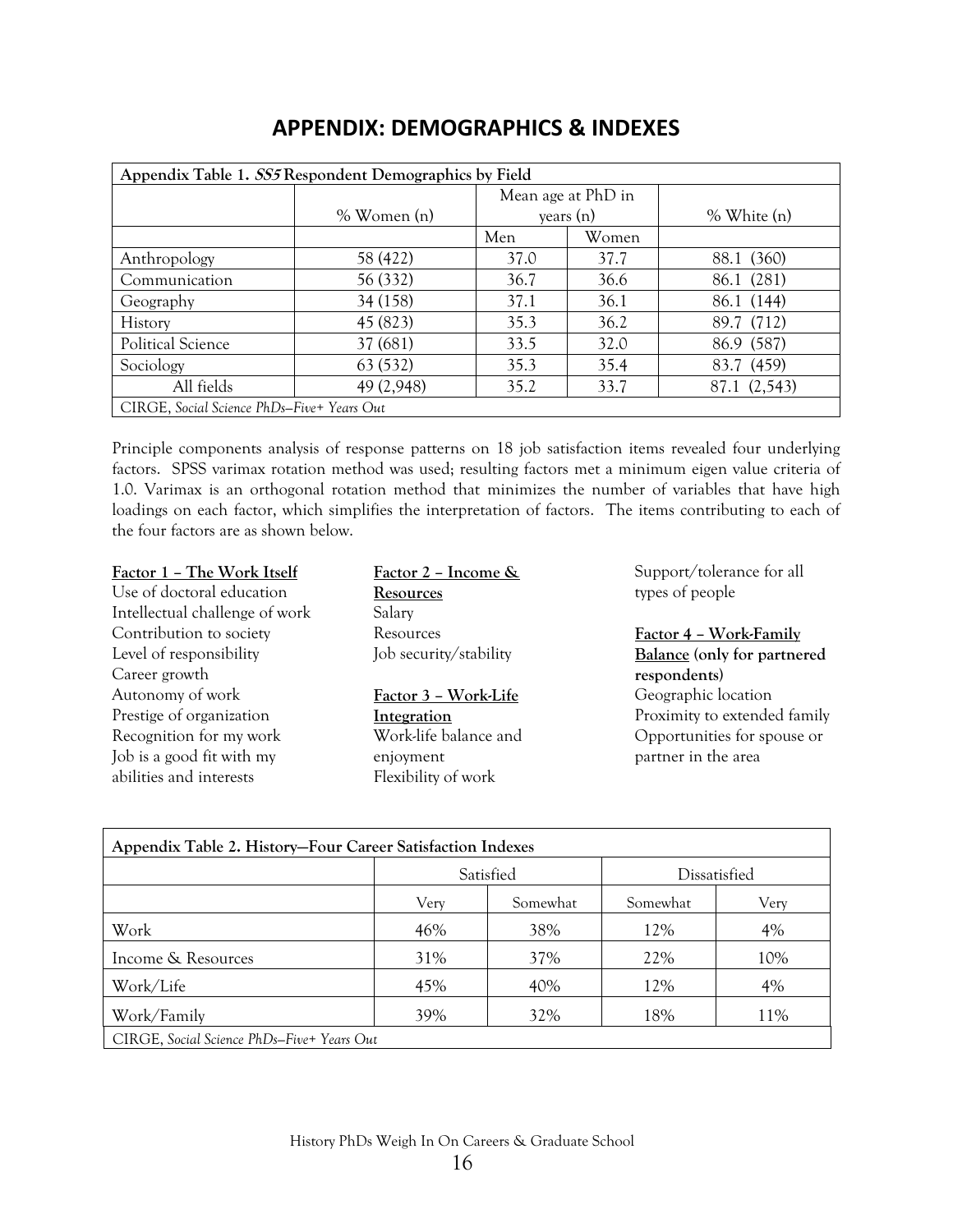# *Social Science PhDs—Five+ Years Out*

#### **Participating Universities**

Arizona State University Boston College Brandeis University Catholic University of America City University of New York Clark University Columbia University Cornell University Duke University Emory University Florida State University Harvard University Howard University Indiana University Johns Hopkins University Kent State University Louisiana State University

Massachusetts Institute of Technology Michigan State University New York University Northwestern University Ohio State University Pennsylvania State University Princeton University Purdue University Rutgers University Southern Illinois University Stanford University State University of New York at Buffalo Syracuse University UC - Berkeley UC - Davis UC – Irvine

UC - Los Angeles UC - Riverside UC - San Diego UC - Santa Barbara UC - Santa Cruz University of Chicago University of Colorado at Boulder University of Connecticut University of Georgia University of Illinois University of Iowa University of Kansas University of Maryland University of Massachusetts University of Michigan University of Minnesota University of Missouri

University of Nebraska at Lincoln University of North Carolina University of Oregon University of Pennsylvania University of Pittsburgh University of Rochester University of Tennessee University of Texas at Austin University of Virginia University of Washington University of Wisconsin Washington State University Washington University in St. Louis Wayne State University Yale University

#### **Foundation Support**

Ford Foundation

#### **Endorsements**

Association of Graduate Schools affiliated to the Association of American Universities, American Anthropological Association, National Communication Association, Association of American Geographers, American Historical Association, American Political Science Association, American Sociological Association

# **ACKNOWLEDGMENTS**

We would like to express appreciation for our colleagues at CIRGE, the UW Graduate School, and College of Education. Myan Baker, Mimi Heggelund, Maren McDaniel, and Renate Sadrozinski contributed in multiple ways to getting this report done. Work-study students Claire McWilliams and Hannah Lee did excellent work.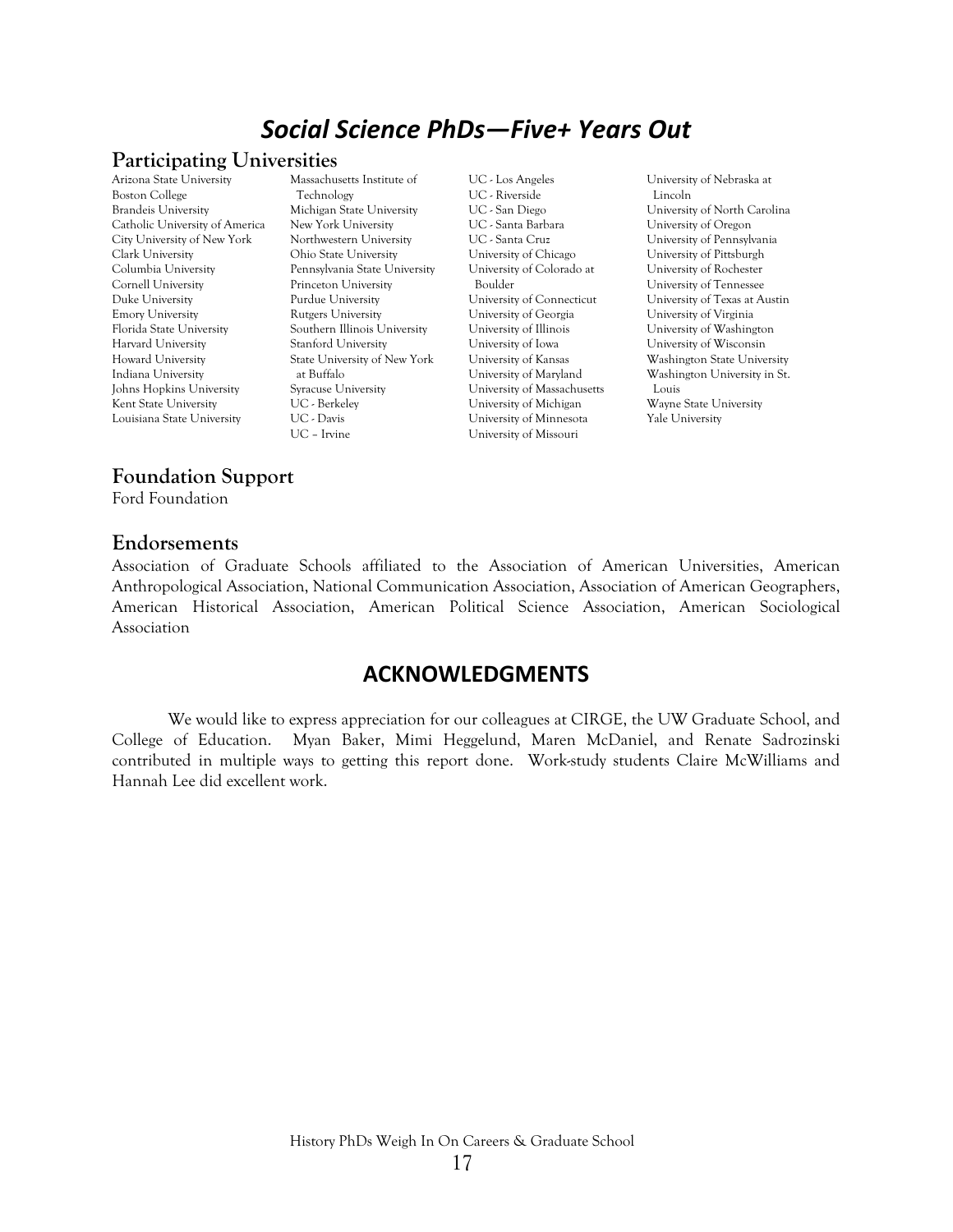**The Center for Innovation and Research in Graduate Education (CIRGE)** at the University of Washington, Seattle is the first U.S. research center devoted to the study of doctoral education. CIRGE's work enables graduate programs to respond effectively to the most challenging issues in graduate education today: accountability, internationalization, interdisciplinary work, and the increase in dual-career couples in the workforce. CIRGE is internationally recognized among program leaders, funders and policy makers as a trusted source of insightful analyses and practical information for improving graduate education.

Established by Dr. Maresi Nerad in 2001, CIRGE received funding from the Ford Foundation to build infrastructure, hire staff, and conduct a new national survey of PhD recipients in the social sciences; *Social Science PhDs—Five+ Years Out.* CIRGE is also supported by the Graduate School and the College of Education at the University of Washington, Seattle.

 *Social Science PhDs—Five+ Years Out* is the third national survey of doctorate recipients directed by CIRGE Principal Investigator Maresi Nerad. *PhDs—Ten Years Later*, fielded in academic year 1996 – 1997 and funded by the Andrew W. Mellon Foundation and the National Science Foundation, surveyed biochemists, computer scientists, electrical engineers, English PhDs, mathematicians and political scientists. *PhDs in Art History—Over a Decade Later*, fielded in 2001 and funded by a grant from the Getty Grant Program, surveyed art historians. Results of these studies are available through the CIRGE website at www.cirge.washington.edu.

#### **Contact Information:**

Center for Innovation and Research in Graduate Education Box 353600 University of Washington Seattle, WA 98195 Phone: 206-616-6794 Fax: 206-616-6762